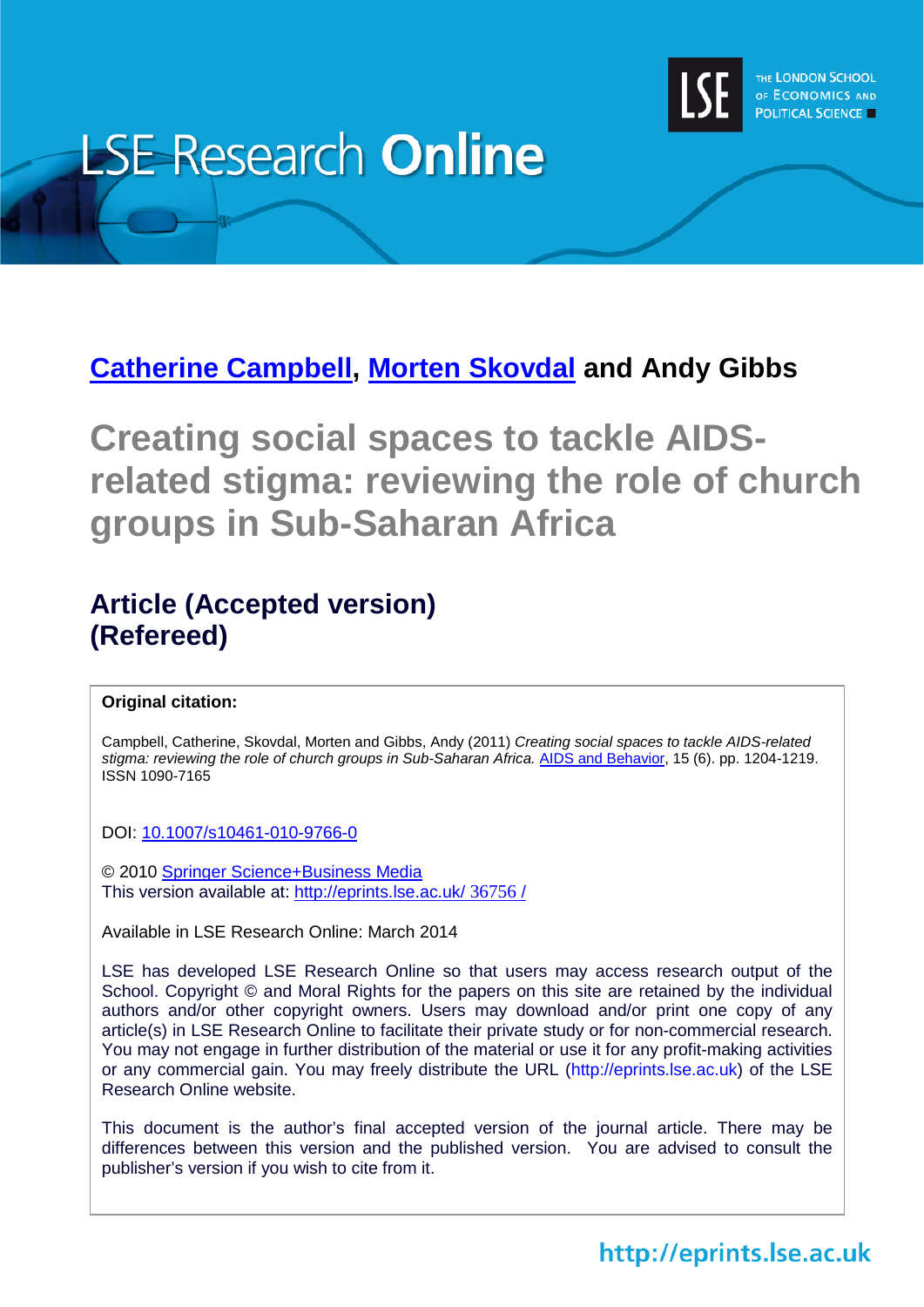**Campbell, Catherine, Skovdal, Morten and Gibbs, Andy (2011) Creating social spaces to tackle AIDS-related stigma: reviewing the role of church groups in Sub-Saharan Africa. Aids and behavior, 15 (6). pp. 1204-1219. ISSN 1090-7165**

# **Creating social spaces to tackle AIDS-related stigma: Reviewing the role of Church groups in sub-Saharan Africa**

### **Abstract**

An expanding body of literature explores the role of African church groups in facilitating or hindering the support of people living with AIDS and challenging or contributing to AIDS-related stigma. Treating church groups as social spaces in which AIDS-related stigma may potentially be challenged, we systematically review this literature, identifying five themes that highlight the complex and contradictory role of the church as a potential agent of health-enhancing social change. In many ways the church perpetuates AIDS stigma through i) moralistic attitudes and ii) its reinforcement of conservative gender ideologies, often leading to the denial of AIDS in public church settings. However some churches have managed move towards action that makes a more positive contribution to HIV/AIDS management through iii) promoting various forms of social control for HIV prevention, iv) contributing to the care and support of the AIDSaffected and v) providing social spaces for challenging stigmatising ideas and practices. We conclude that church groups, including church leadership, can play a key role in facilitating or hindering the creation of supportive social spaces to challenge stigma. Much work remains to be done in developing deeper understandings of the multi-layered factors that enable some churches, but not others, to respond effectively to HIV/AIDS.

**Key words**: Community responses; church groups; religion; stigma; AIDS; Africa

**Suggested running head:** *Creating social spaces to tackle AIDS-related stigma*

### **Introduction**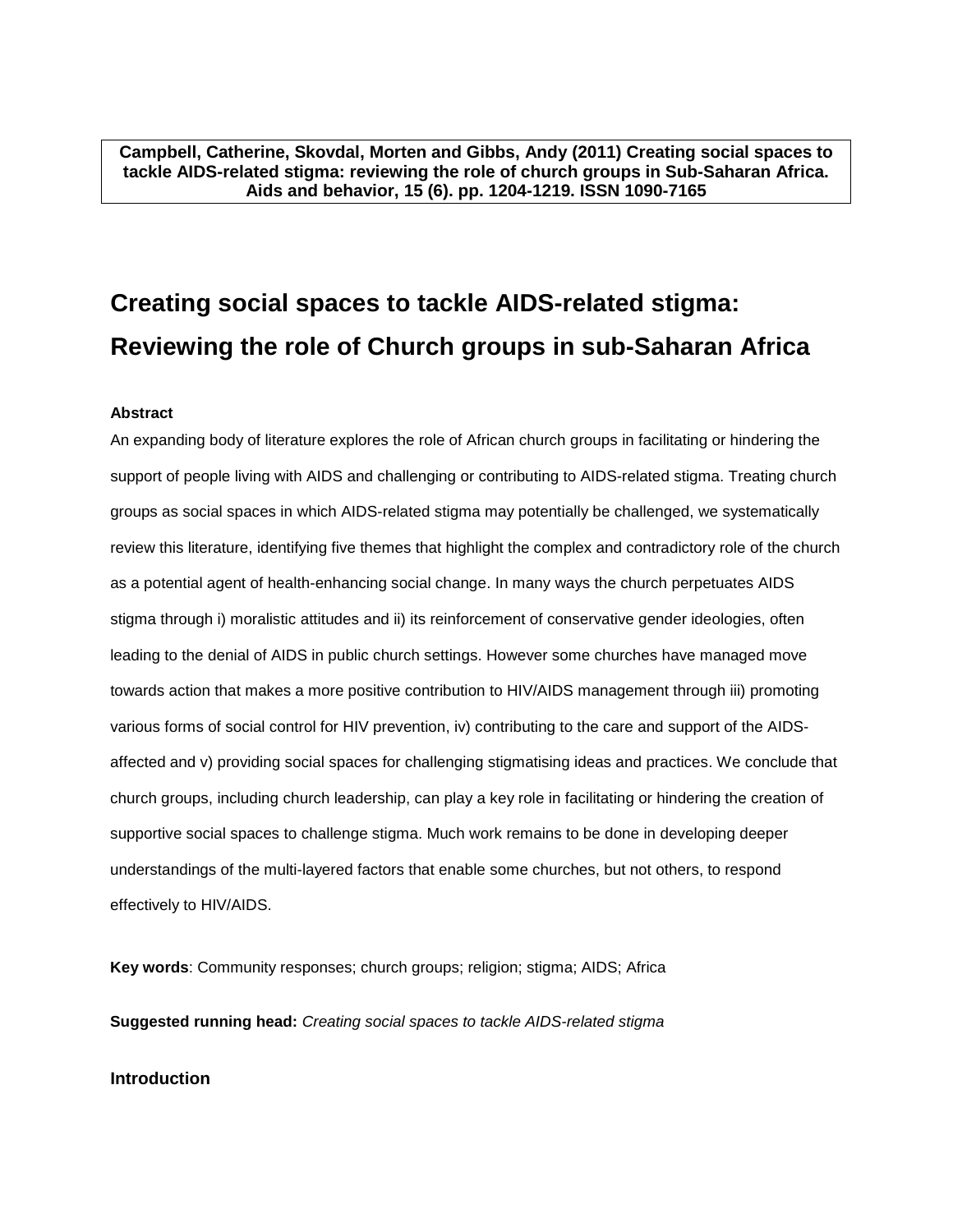Religion is a significant social force in Africa, where traditional and more mainstream religions have long had a stronghold. Numerous Christian church groups and sects have emerged and developed since Christianity was first introduced. In the year 2000 there were an estimated 390 million Christians in Africa, a number which is estimated to increase to 640 million by 2025 as Africa becomes the continent of most Christians and of as many Muslims as Asia (1). As religion shapes the beliefs and activities of many people, it is vital, in the context of HIV/AIDS, that we understand how religions and their growing number of adherents either facilitate or undermine stigma. Defining churches as any body of worshippers in the Christian faith, our literature review seeks to generate examples and lessons for 'best practice' in the interests of informing the increasingly frequent calls for churches to play a greater role in empowering communities to deal more effectively with HIV/AIDS. Such calls are made on the grounds that (a) churches are often the most well established community networks in AIDS vulnerable communities, and thus potentially have wide influence; and (b) that church teachings of love and care open up many potential spaces for an increased positive role in supporting people living with HIV/AIDS (PLWHA). By bringing together research findings on church groups from different sub-Saharan African countries we hope to advance understandings of how churches can respond positively to the AIDS epidemic and highlight some of the existing challenges. A better understanding of the potential of church groups to provide supportive social spaces for tackling HIV-related stigma could be an important first step in informing those church leaders seeking to construct a theology which supports greater church involvement in supporting PLWHA (2, 3), one which challenges the church's historically very conservative views on sexuality, youth and female empowerment which may sometimes unintentionally undermine the fight against HIV/AIDS (4).

HIV/AIDS-related stigma is increasingly regarded as one of the key drivers of the epidemic in sub-Saharan Africa, primarily through the role stigma plays in undermining the ability of individuals, families and societies to protect themselves from HIV, to provide assistance to those affected, and to access services and adhere to treatment if they become infected (5, 6). This, coupled with the growing emphasis on the need to facilitate local community responses to HIV/AIDS through participation (7, 8), suggest there is an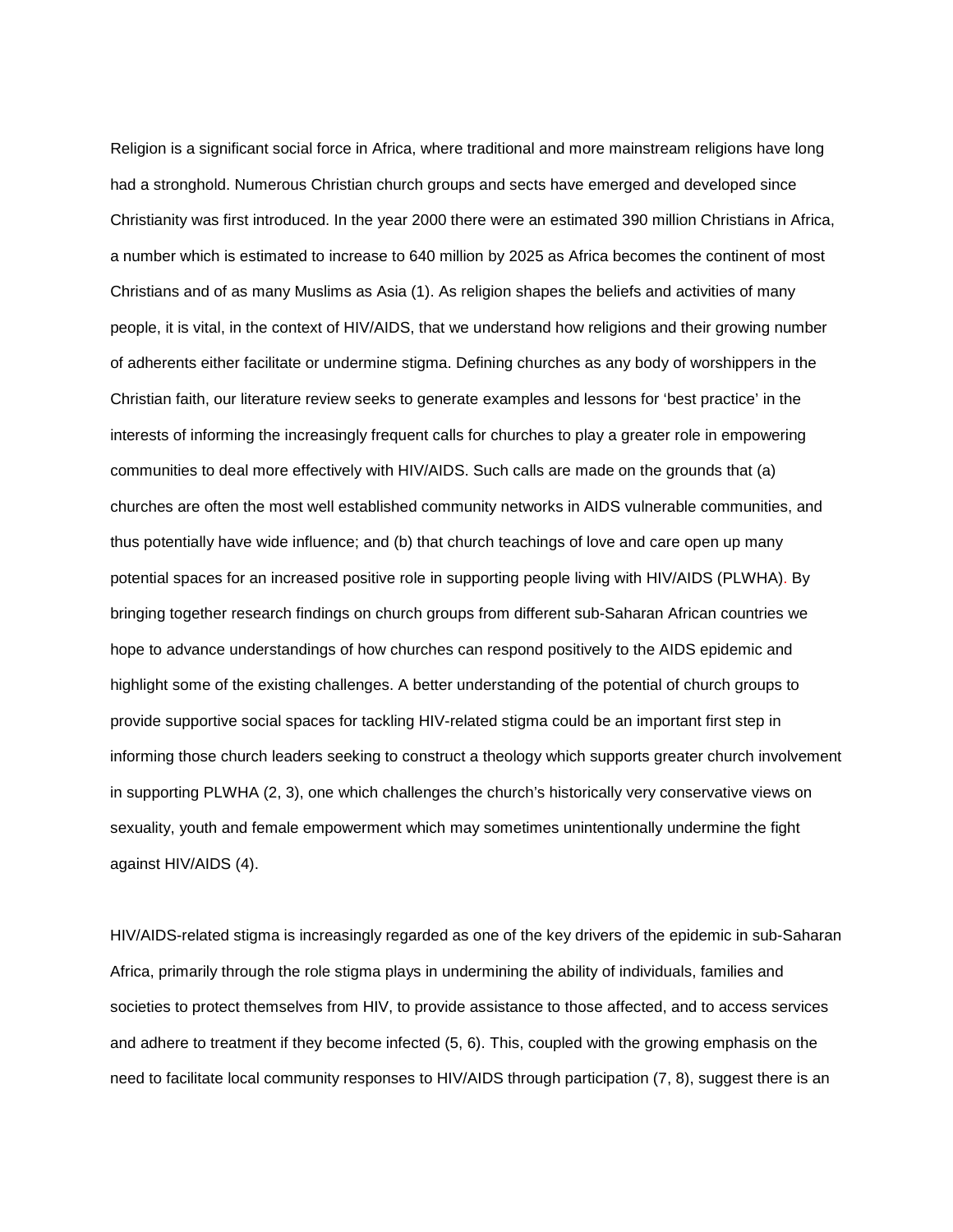urgent need to uncover what kind of participation community members can engage in to minimise AIDSrelated stigma and through what networks this participation should take place.

Two tentative bodies of research point to this as a productive area for future research. Firstly, Low-Beer & Stoneburner (9) and Epstein (10) argue that relatively high levels of social communication about HIV/AIDS in informal grassroots networks may have served as one key catalyst for the behaviour change documented in Uganda in the 1990s. They argue that communication in face-to-face local networks reduces levels of stigma – making it more likely that people will make optimal use of HIV-prevention and AIDS-care information and services. The second group of studies are framed within the context of ongoing debates about the impact of social capital on health (11). These studies provide preliminary evidence that membership of certain grassroots social groupings can play a role in shaping how members respond to the HIV/AIDS epidemic. Three separate studies in South Africa and Zimbabwe have suggested that participation in certain (but not all) types of local community groupings might create social spaces that are protective of group members' sexual health. In South Africa, Camlin and Snow (12) have identified participation in clubs and community groups to be associated with safer HIV-related behaviours. Elsewhere in South Africa, Campbell, Williams et al. (13) have pointed towards the complex impacts of group membership on peoples' responses to HIV/AIDS. They found that young women who belonged to youth groups and sports clubs were less likely to be HIV positive and less likely to have casual partners than non-members, but that members of savings groups, with meetings accompanied by social events including alcohol consumption, put savings group members at higher risk than non-members. A study in Zimbabwe found that it was not so much group membership *per se* that facilitated health-enabling behaviours. It was belonging to what members perceived to be an effective group, that was associated with reduced HIV infection (14).

Against this background, this paper seeks to further our understandings of the role that indigenous community group memberships might play in reducing stigma and facilitate support – with particular emphasis on the role of the church. As already stated, in many sub-Saharan African settings, the church is the most well-established social network (15), and as such could potentially serve as a vital community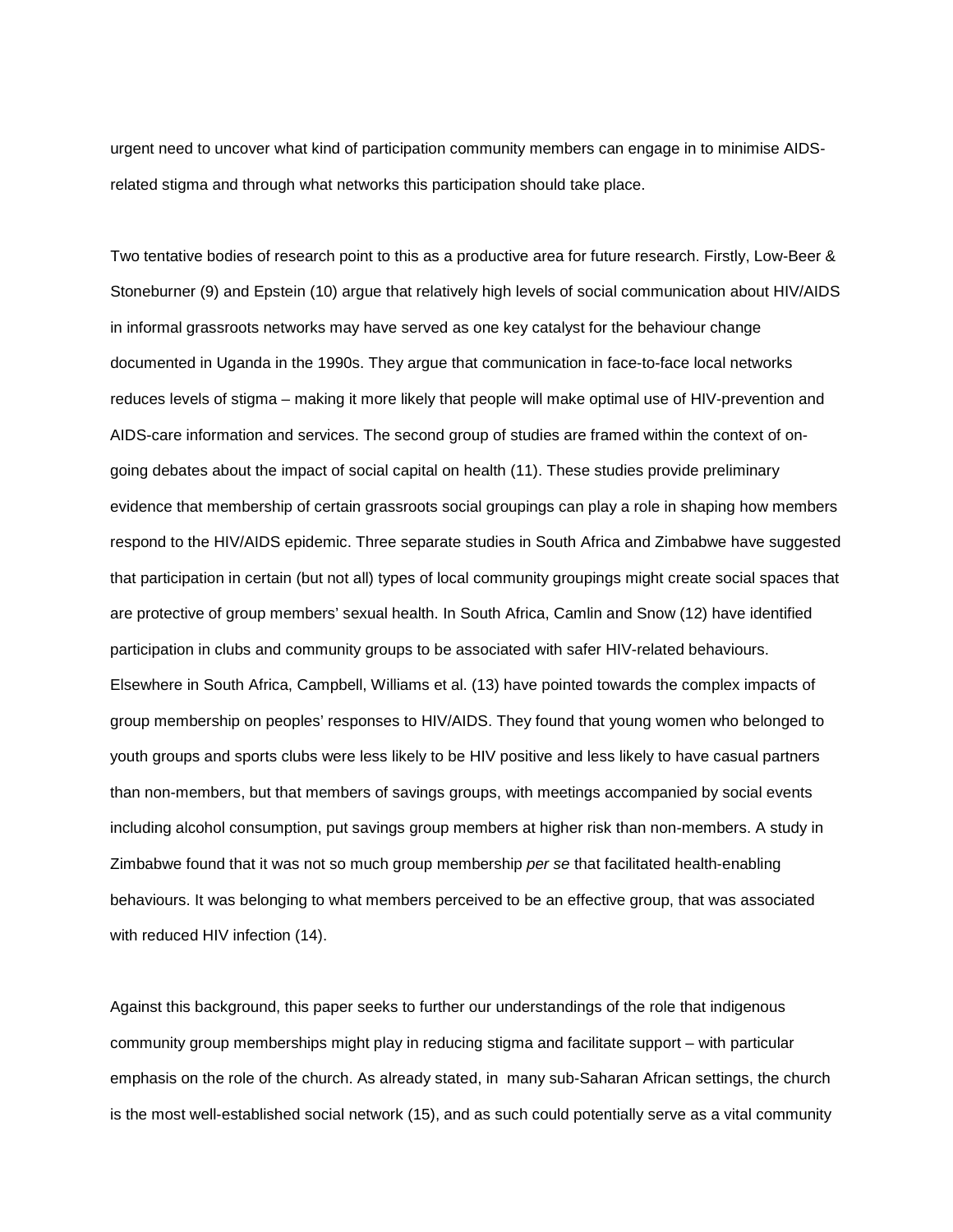resource, especially in settings with limited access to health and welfare support and services. Furthermore religious teachings specifically emphasise the importance of supporting the sick and the needy – which would point to the potential for this group to make a valuable contribution to strengthening local responses to AIDS. Agadjanian (16) argues that church groups in Africa are key to creating social spaces that nurture social interaction and exposure to social issues. However, the extent to which these social spaces facilitate or hinder support for PLWHA, and promote or challenge stigmatising attitudes remains unexplored. Creating communities where those with HIV/AIDS are treated with love, care and compassion is seen as a key element of stigma reduction, and to this extent the church would seem like a strong potential player in HIV/AIDS management. However, as will be highlighted below, the church has played a complex and contradictory role in responding to HIV/AIDS, due to its traditionally conservative and judgemental views of 'sexual transgressors' and the historical disapproval of many churches to condoms. Against this background the church is often seen as a driver of stigma rather than a solution. Our review of the existing literature on church responses to HIVAIDS in sub-Saharan Africa tackles the following questions:

- 1. What role do the churches currently play in contributing to HIV/AIDS-related stigma?
- 2. What role do the churches currently play in tackling HIV/AIDS-related stigma?

### **Conceptual Framework**

The starting point of our paper is that community groups (in this case church groups) can serve as social spaces in which people can formulate local responses to HIV/AIDS. We use a 'social space' perspective to shed light on some of the resources and processes within church groups (understood as potential social spaces for debate, discussion and the negotiation of new social norms) that can challenge AIDS-related stigma and facilitate supportive attitudes towards PLWHA. According to Buttimer (17), the concept of social space was first used by Durkheim in the 1890s where he referred to social space as the social environment, or group framework, in which one is located. Within psychology, 'social space' has been used to refer to the symbolic and interactional sites in which social representations, shared knowledge and meaning, social identifications as well as 'recipes for living' (socially negotiated behavioural possibilities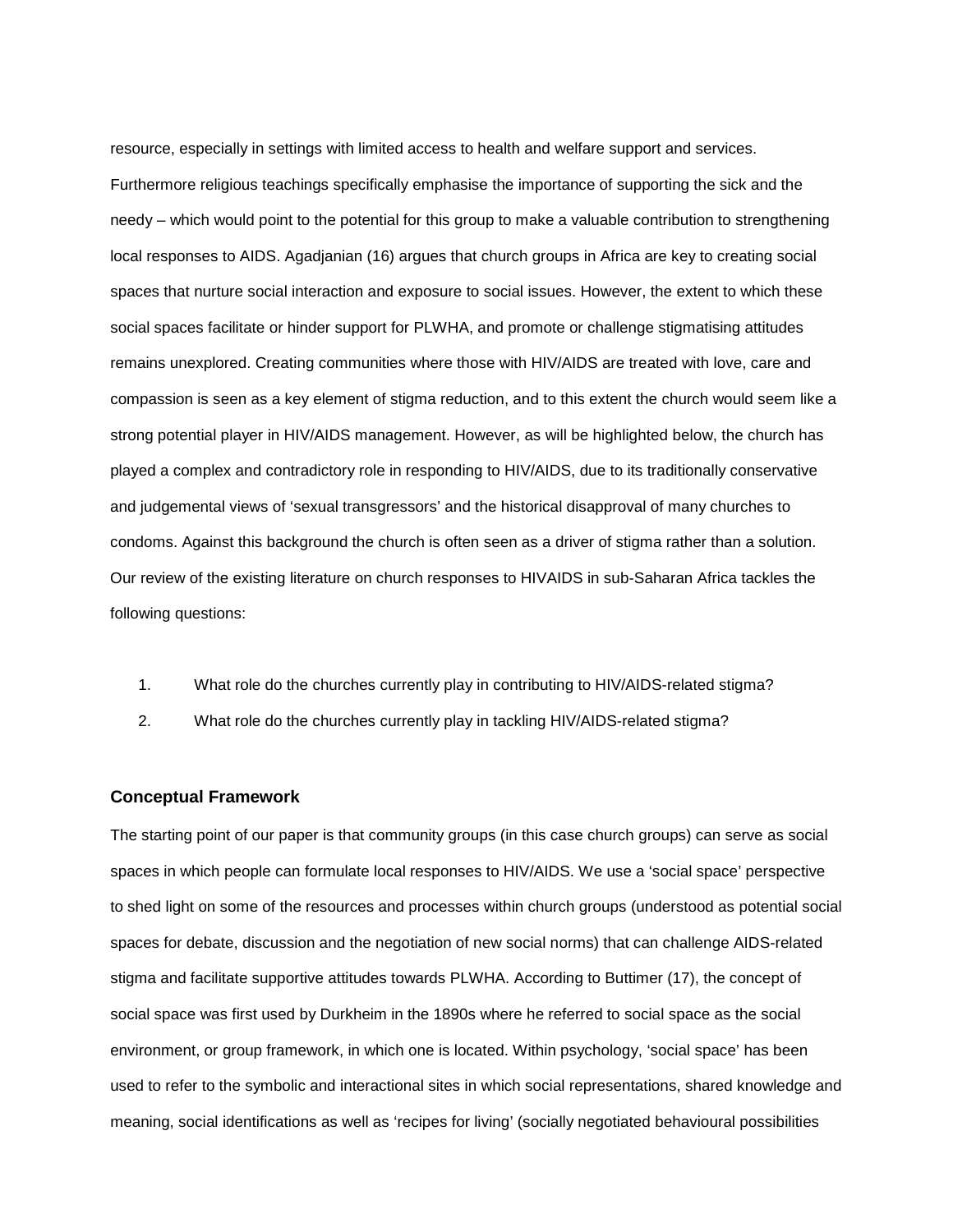and options) are constructed and reconstructed through the process of communication as social actors go about their daily lives (18, 19).

Building on these perspectives, we view churches as potential interactional contexts in which people negotiate their collective responses to social challenges (in this case HIV/AIDS), offering the potential for interactants to challenge social representations that encourage harmful and disempowering behaviours (e.g. stigmatising representations of HIV/AIDS), and construct social representations that are more positive and enabling. To explore this further, we draw on our evolving concept of an 'AIDS-competent community context', defined as a social space in which local community members are most likely to work collectively to change their behaviour, support people with HIV/AIDS and their carers, and challenge stigma (20-22). Campbell and colleagues point to six features of a supportive social space:

- The presence of HIV/AIDS-related knowledge and skills;
- Opportunities for critical dialogue and debate about HIV/AIDS;
- A sense of individual and collective ownership of the problem and responsibility for contributing to its solution;
- Confidence in the existence of individual, group and community strengths which could be mobilised to fight the epidemic;
- A sense of solidarity amongst group members around tackling HIV/AIDS; and
- Strong links with potential support agencies in the public and private sector outside of the community (bridging or linking social capital).

Ideally social spaces facilitate opportunities for people to discuss and challenge negative representations of HIV/AIDS and those affected by it – through developing new and less stigmatising understandings (20, 22). Viewing churches and church-groups as social spaces that can potentially play a key role in HIV/AIDS management and stigma-reduction campaigns, we will use the concept of 'AIDS-competent community' as a framework for this paper's discussion of the two questions outlined above.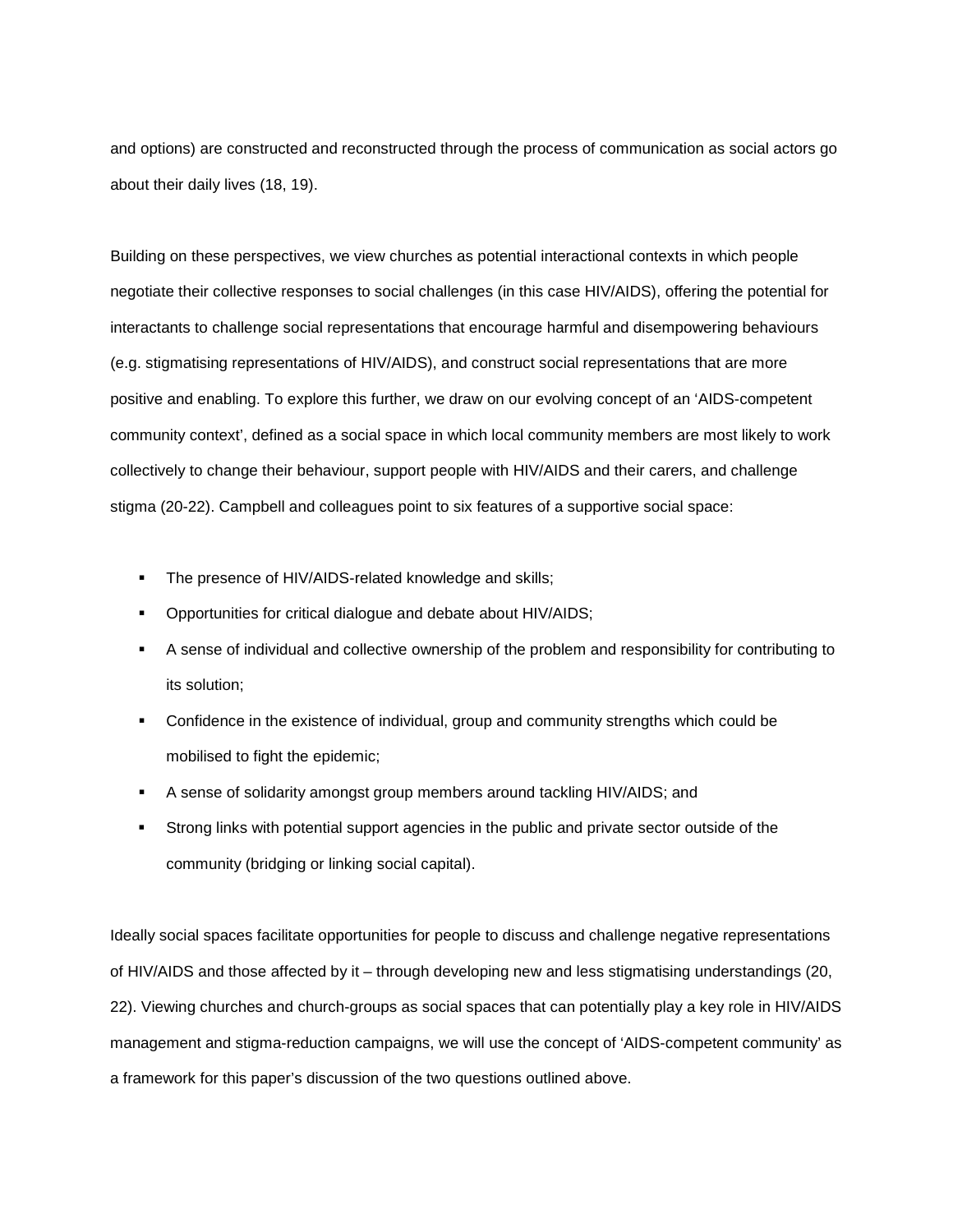### **Identifying and organising the literature**

In this review we draw on peer-reviewed articles only. We used electronic databases (Medline, Pubmed, Popline, PsychInfo, African Journals Online (AJOL), Google Scholar and Web of Knowledge/Science) to identify studies by drawing on a combination of the key words 'AIDS', 'HIV', 'treatment', 'care', 'prevention', 'stigma', 'church', 'faith groups', 'religion', 'sub-Saharan Africa' and 'Africa'. We also drew on 'The Cartography of HIV and AIDS, Religion and Theology' (23), a recently completed bibliography which has identified 1,779 resources related to AIDS and religion. Reference lists from key articles, books and review articles were scanned to identify further peer-reviewed studies for possible inclusion. To limit the number of articles included for this discussion, as well as to identify studies relevant to our objective, included only peer-reviewed studies presenting empirical evidence, or reviews of empirical studies, that discussed ways in which Christian congregations and denominational organisations (henceforth church groups) in sub-Saharan Africa responded to HIV/AIDS.

As we worked our way through the many potential sources, we began by focusing carefully on article titles and abstracts. This was followed by an intensive reading of the full texts of articles of interest and relevance to our research questions. A total of 37 articles were identified for the inclusion of this review (see Table 1 for characteristics of included studies). As each author independently read the articles each of us made notes of what we perceived to be the core themes emerging from the studies. A comparison of our notes, and discussion of emerging themes led us to identify five core questions which best framed the discussion of these issues in the reviewed studies. These questions constitute the five headings under which we present the findings of our literature review below.

**Table 1**: Summary of 37 included studies

### **What representations held within church groups hinder their responses to AIDS and contribute to stigma?**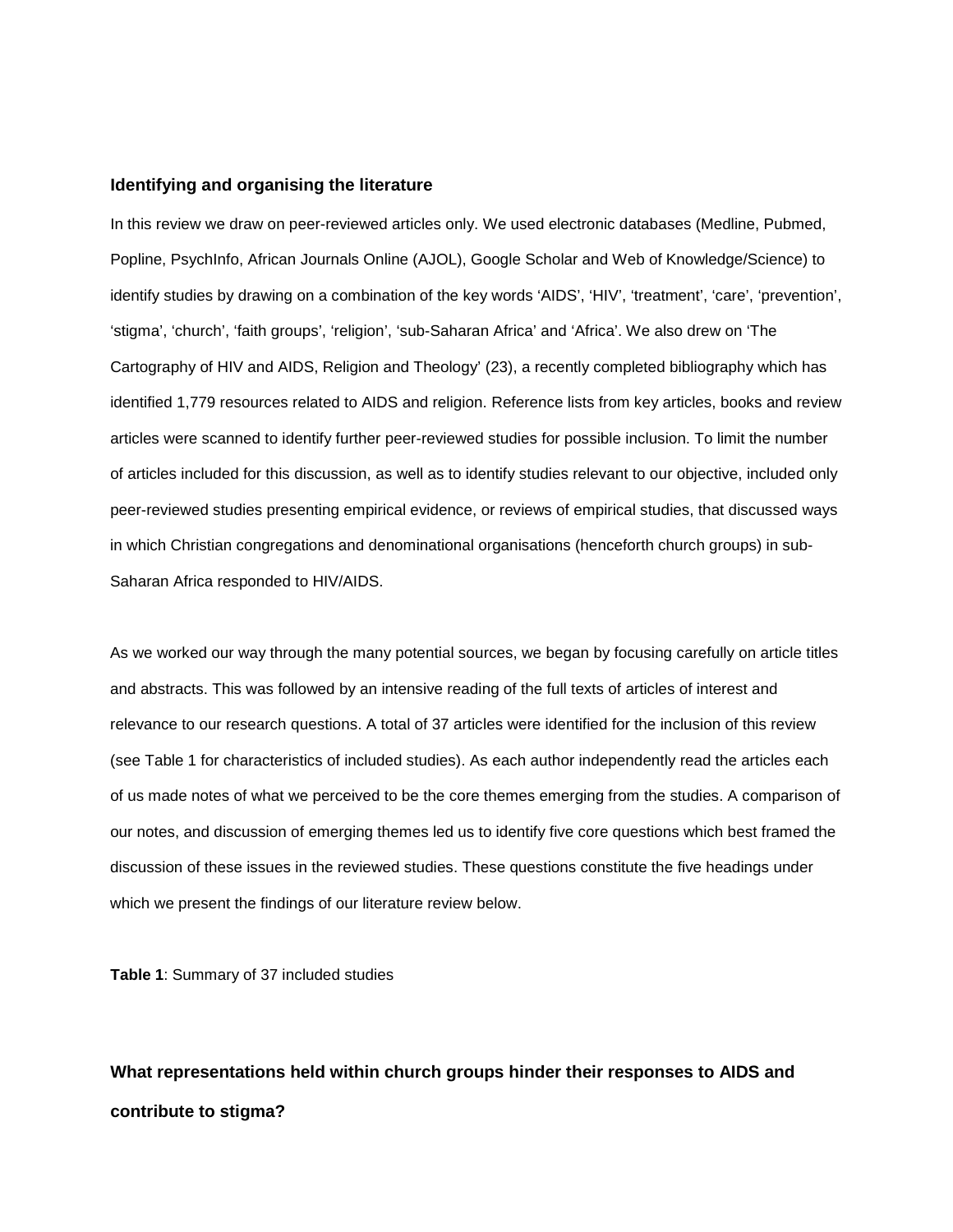The devastating impact of AIDS has led many people to seek answers and meaning from various sources, including Christianity. Peoples' understandings of, and responses to, HIV/AIDS are therefore often filtered through religious beliefs in a process that seeks to "make the unfamiliar familiar" by anchoring understandings of the new phenomenon of HIV/AIDS into peoples' pre-existing understandings of the social world (24, p.235). One particular framework through which HIV/AIDS has often been interpreted is that of a conservative church morality which typically includes the stigmatisation of sexuality, particularly the sexuality of women and young people (4). As HIV-infection is primarily transmitted through sex, which churches emphasise should only occur in the marriage of a sexually monogamous man and woman, people come to understand and associate HIV/AIDS with immoral behaviours, linked to the underlying assumption that HIV/AIDS should not be a risk for those who adhere to the teachings of the church.

Whilst this process of 'making the unfamiliar familiar' serves to assist those trying to make sense of their everyday lives in a context of AHIV/IDS, the anchoring of understandings of AIDS within such a framework leads to church members framing HIV/AIDS in images of sin and punishment, perpetuating AIDS-related stigma. A number of recent studies identify this relationship. In a quantitative study amongst Catholic, Lutheran, and Pentecostal church-goers in Tanzania for example, Zou, Yamanaka et al. (25) found shame-related HIV/AIDS stigma to be closely associated with religious beliefs. Just over half (53.2%) of their respondents believed HIV/AIDS was a punishment from God, even more so amongst rural participants. Similarly, a third of respondents argued that PLWHA had not followed the word of God through engaging in sinful actions (immoral behaviour).

Our literature review also highlighted ways in which PLWHA internalised a sense of shame, voluntarily excluding themselves from church groups. In Tanzania for example, Watt, Maman et al. (26) found that self-stigmatisation, linked to the notion of 'sinful' sexual behaviour, led PLWHA to avoid involvement in church groups – particularly if they were visibly ill. HIV positive church members feared disclosing their HIV status, particularly in churches where nobody else had disclosed. They feared that other church members would regard them as having sinned, leading to what they feared would be unbearably hurtful and humiliating responses of blame and judgement. Similarly, a Ugandan study reported how the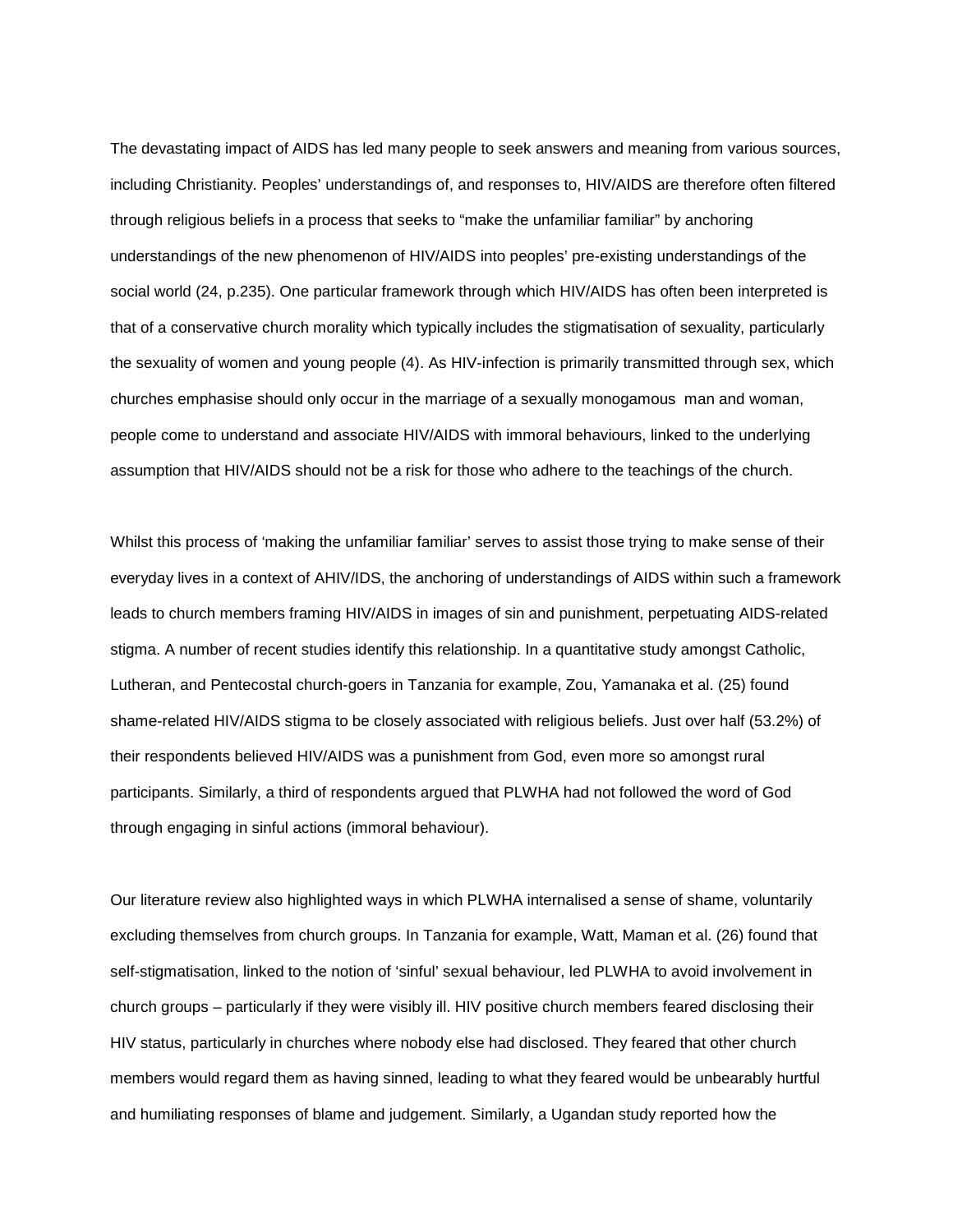moralistic attitudes preached by church groups led both to self-stigma, withdrawal from religious activities and feelings of anger for the way in which some ministers spoke demeaningly of PLWHA (27).

There was an associated tendency for churches to speak more of HIV prevention, and less of the challenges of living with HIV/AIDS and undergoing treatment, or of the potential role of church members in supporting PLWHA (26). HIV prevention messages preached in churches were often limited to abstinence and fidelity (reinforcing dominant church moralities and understandings of sexuality), which sometimes clashed with 'mainstream' HIV prevention campaigns. Pfeiffer (28), reporting on the *Jeito* campaign in Mozambique – a condom social marketing campaign – found church leaders regarded procondom health messages as sinful, based on their belief that those who adhered to church teachings would not need condoms. This implicitly stigmatised anyone wishing to use a condom. More widely it has been suggested that, within church groups, condoms have come to represent 'a tool for unfaithful wives' (29) or for those who have premarital sex. The Mozambican example highlights how mainstream messaging about condoms may contradict the positions adopted by powerful churches, highlighting the need to involve church leaders in discussions about the design of health campaigns.

Many churches draw a link between HIV/AIDS, condom use and immorality in a way that risks undermining HIV prevention efforts through suggesting that only non-believers are at risk, with church members less likely to feel at risk of contracting HIV or to think they need to use condoms. Church members distance themselves from the 'immoral people' that HIV prevention messages target. Lagarde, Enel et al. (30) observed that people who self-identified as religious were less likely to display HIVpreventive behaviours than those who attached less importance to religion. Similarly, findings in Zambia (31) suggested that whilst membership of a church was likely to lead to first sexual experience at a later age, members were less likely to use condoms once they started to have sex. Focusing specifically on migrant youth in Nigeria, Smith (32) found popular religious teachings about HIV led church-going youth to perceive themselves as at little or no risk, leading to inconsistent protective practices. The positive effect of religious teachings in delaying sexual debut were countered by the subsequent reduced likelihood of people using condoms through a false sense of security.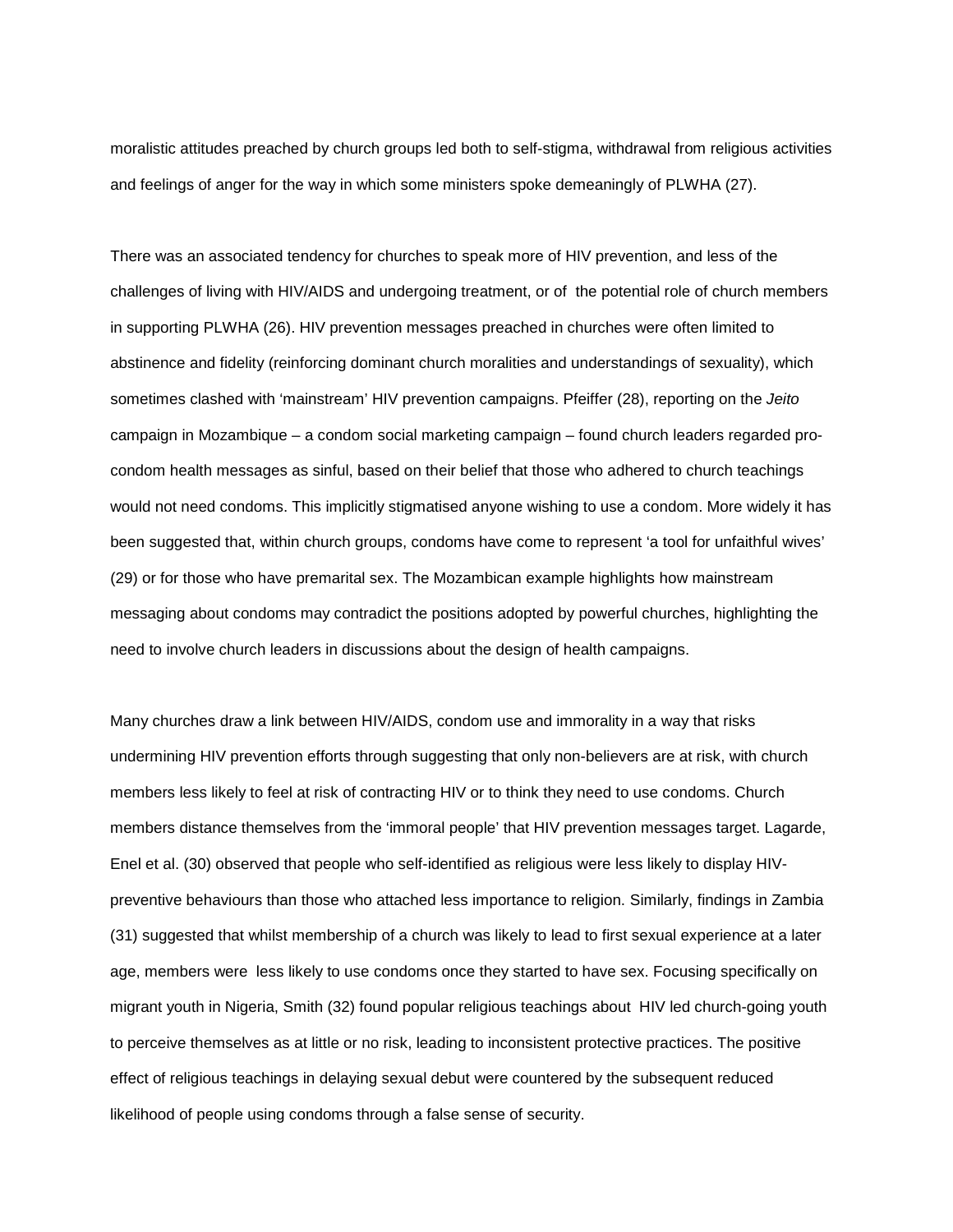An additional issue linked to the close association between HIV/AIDS, sexuality and shame was the extent to which this limited open discussion of HIV/AIDS by church leaders, thereby reinforcing HIV/AIDS-related stigma. Exploring the extent to which church groups fuelled stigma, Haddad (3) found that whilst many southern African church leaders did not condemn HIV/AIDS management strategies, their selfidentification as 'holy' people prevented them from developing new and creative ways of talking about sex and HIV transmission, in the light of the taboo nature of discussions of sexuality within church settings.

Similar struggles have been identified in Burkina Faso in a project that sought to educate pastors of the Assemblies of God about HIV/AIDS and mother-to-children transmission (MTCT). Although pre-test-post test examination, as well as a later follow-up, showed pastors had understood and had retained the knowledge, only a fraction had discussed MTCT in their churches (33). One contributing factor could be the challenges of discussing new problems and solutions using old speech and traditional theology. In Tanzania, many church leaders lacked the vocabulary and confidence to talk about HIV/AIDS-related stigma and were reluctant even to try to do this because of continued opposition of senior pastors (32).

The anchoring of HIV/AIDS within existing religious frameworks of meaning contributes to stigma through rendering it literally 'unspeakable' in terms other than immorality and shame. Furthermore, churches' framing of HIV/AIDS within discourses of immorality and sin foregrounds 'bad' individuals and their specific behaviours in understanding HIV transmission, rather than opening opportunities for discussions of the social roots of HIV/AIDS (e.g. in factors such as the interface of poverty, age and gender in some settings). This limits the possibility of critical thinking around stigma, which would be the starting point for the development of more constructive and less stigmatising understandings of, and responses to, HIV/AIDS.

**How does the linking of AIDS and sin relate to representations of gender in ways that intensify AIDS-related stigma?**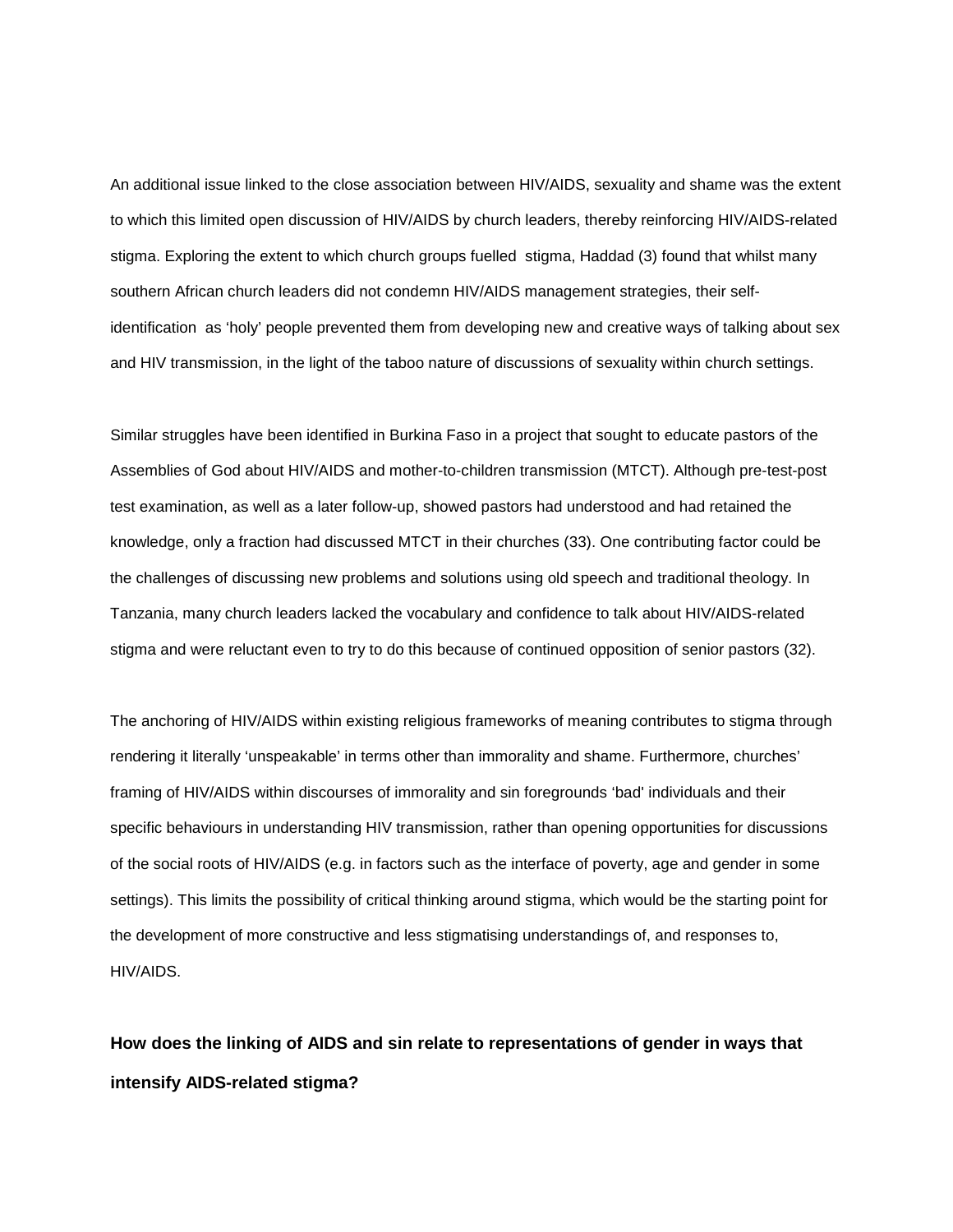Several papers in our literature review highlighted how the link between HIV/AIDS and 'immoral' sexual behaviour had been interpreted and extended to reinforce patriarchal social relations, often undermining the likelihood that women would take control of their sexual health and protect themselves from HIVinfection, or that PLWHA will receive the love, care and support that church members frequently offered the sick in the case of less controversial diseases.

Preaching around HIV/AIDS often involved selected emphases on the more conservative aspects of the Bible; in the process disregarding those aspects that would be more supportive of women's right to health and respect, accepting of female and youth sexuality and lay greater emphasis on the forgiveness of sinners. Looking at Evangelical churches in three sub-Saharan Africa countries, Marshall and Taylor (29) found churches to reinforce traditional values of female subservience and male dominance, including the submission of women to male desires, putting young women under strong pressure to be sexually active – and in so doing contributing to escalating HIV infection rates.

Conservative gender ideologies bolstered through the teachings of most African churches have been observed to negatively impact on women's knowledge about HIV/AIDS, and in turn their sexual behaviour. In a study of religious involvement and HIV/AIDS prevention in Mozambique, Agadjanian (34) found that women involved in some religious congregations, particularly Pentecostal-type churches, had less knowledge about HIV preventative measures than women in more mainstream churches, such as the Roman Catholic and Protestant churches. Yet Takyi, (35) in a study in Ghana, found female church members to be better informed about HIV/AIDS than women who were not church members.

Churches also tend to emphasise the sacredness of heterosexual marriage, reinforcing patriarchal social relations, undermining married people's perceived sense of risk of HIV as well as intensifying the stigmatisation of homosexuals. According to Marshall and Taylor (29) and Otolok-Tanga, Atuyambe et al. (27) married women are at particular risk of contracting HIV in many sub-Saharan Africa countries. Many women enter a marriage, either feeling a false sense of security about their sexual health, or unable to negotiate condom use for fear that this would be associated with distrust or promiscuity. In a study of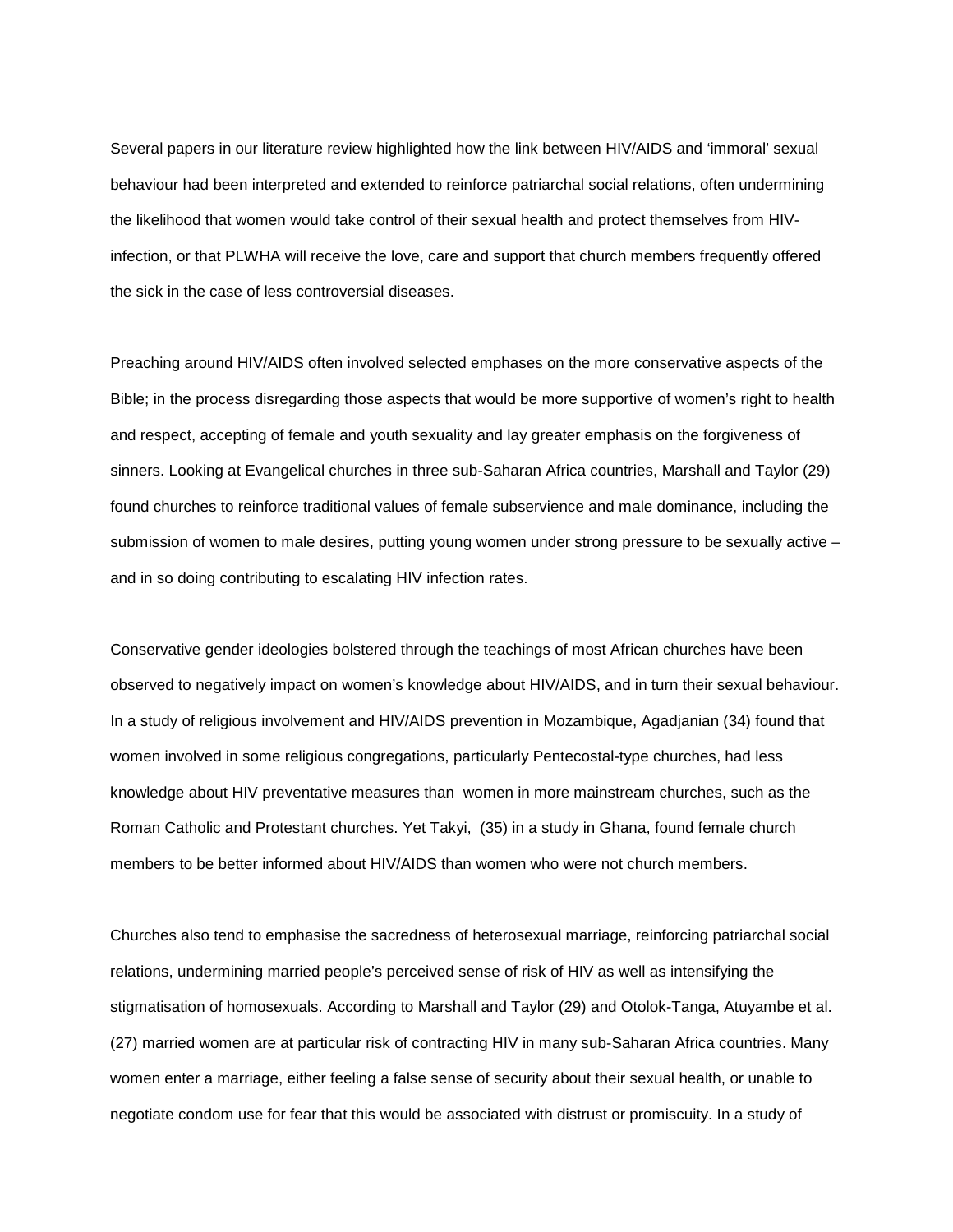Ugandan church groups, Otolok-Tanga, Atuyambe et al. (27), found that their emphasis on fidelity within marriage, and members' belief that the sexual health of married people was not at risk, hindered people from developing a realistic sense of the possibility of contracting HIV from their marriage partner.

Furthermore the emphasis of many religions on the desirability of heterosexual marriage can lead to the ostracising of those engaging in same-sex activities (36). A study of the experiences of men who have sex with men in Nigeria (36) found that their churches and pastors openly condemned homosexuality. This served to distance them from the church, increased the stigma associated with this high risk group, and reinforced the conviction that 'good' people within the church were not at risk from contracting HIV. Such distancing and 'othering' can lead to the reinforcement of personal or internalised stigma by homosexual church members, or people living with HIV/AIDS, making them believe that they are to blame for their sexuality and contracting of HIV (37).

In short, the studies above suggest that in many settings church teachings are actively contributing to the perpetuation of gendered inequalities and the perpetuation of traditional values, through promoting conservative gender ideologies and emphasising heterosexual marriage, limiting people's (especially women's) knowledge of HIV/AIDS. They serve to represent HIV/AIDS as a problem that is located outside of the church, as well as undermining women's ability to take control of their sexual health. In this sense HIV-related stigma can be understood as a form of psychological policing of the sexuality of young people, women and homosexuals, serving as a form of 'symbolic punishment' those who have challenged or breached social hierarchies and conservative systems of social control (4). Within such contexts the emergence of social spaces in which HIV-related stigma can be challenged are highly constrained.

The preceding two sections have highlighted how many church groups perpetuate representations of sex, morality and gender that continue to limit the fight against HIV/AIDS in many African settings. Representations of HIV/AIDS as a disease of sin, shame and deviating sexuality, in the language of conservative traditional values, continue to marginalise the groups of people at high risk of HIV/AIDS, such as women and homosexuals. However, the impact of any social institution will always be too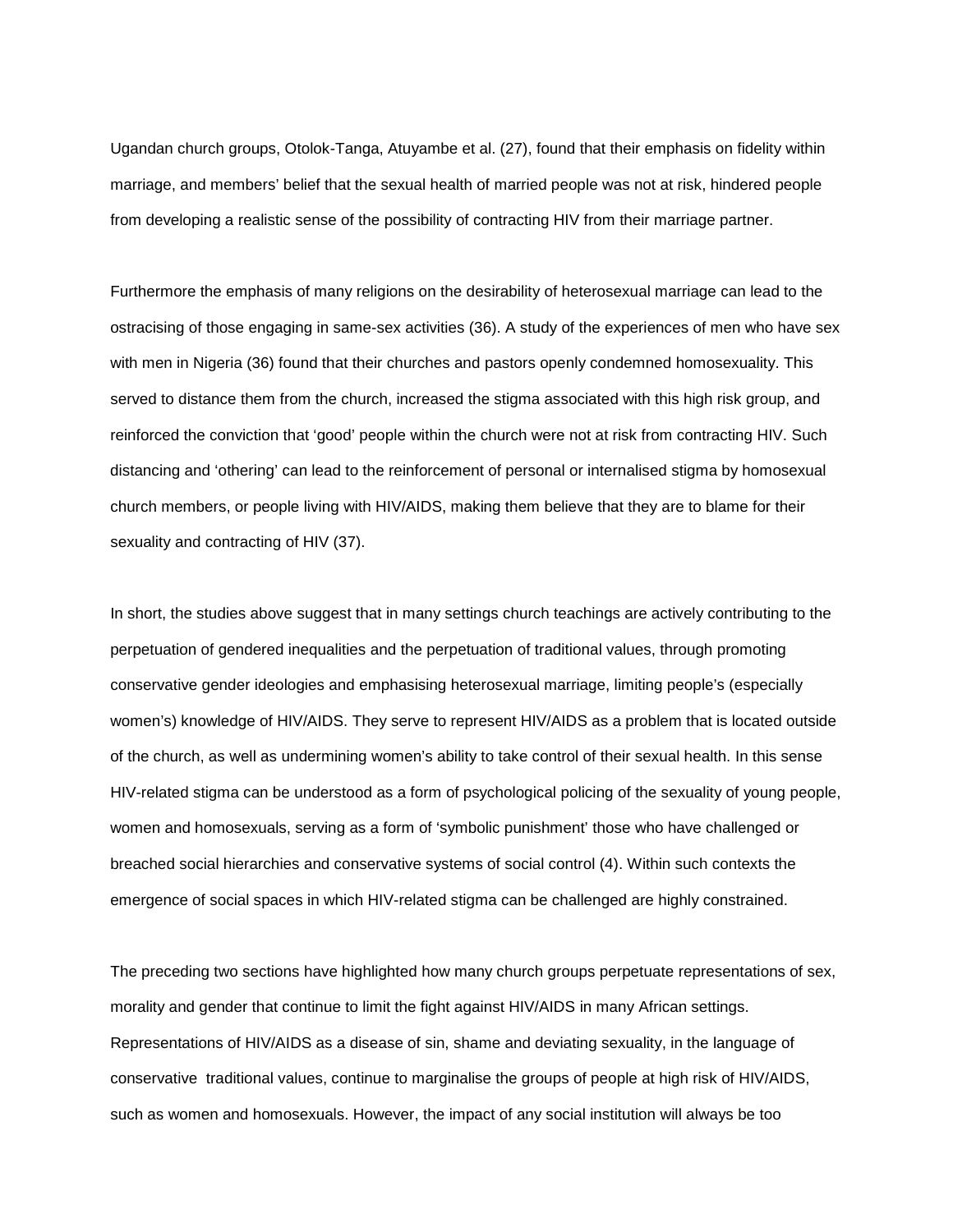complex to summarise in one-dimensional stereotypes. Our review also provided some evidence for positive impacts of church membership in relation to HIV/AIDS management in certain settings. We turn to examine these in the following three sections.

### **What is the impact of churches' role in forms of social control that facilitate HIV**

### **prevention?**

Whilst many of the representations examined in the two preceding sections limit church response to PLWHA and contribute to stigma, they may also paradoxically contribute to a level of social control that may contribute to HIV prevention in some situations. On the one hand, the social control demonstrated by many church groups goes against the spirit of standard international criteria for HIV/AIDS control (e.g. 38), through perpetuating stigmatising links between HIV/AIDS and sin, and through supporting unequal gender relations that undermine women's ability to negotiate safer sexual encounters. On the other hand, some commentators argue that western-dominated conceptualisations of 'sexual empowerment' may not be appropriate, or effective, in all settings, and that the social control imposed by many churches may sometimes, *de facto*, help curb the spread of AIDS.

Some studies suggest that the social and sexual control of church members can lead to a reduction of high risk sexual behaviours. In South Africa for example, Garner (39) found some churches influenced their members to reduce extra- and pre-marital sexual activity in order to minimise their risks for AIDS. Similarly, in Ghana, the preaching of various Pentecostal and Evangelical churches against 'immoral sexual behaviours' has served to encourage early and faithful marriages and reduce polygamous unions (40). In Kenya, the Deliverance church promotes abstinence before marriage, fidelity within marriage and mandatory HIV testing for those getting married – highlighting which Parsitau (41) refers to as the social and sexual discipline of church members. In some contexts such efforts may have been successful in reducing risk behaviours. In Malawi, Trinitapoli and Regnerus (42) found that married men belonging to a Pentecostal church reported lower levels of HIV risk behaviour than men of other faith groups, and that regular church attendance, regardless of denomination, was associated with fewer extramarital partners which served as an important factor in reducing HIV-related risk behaviours.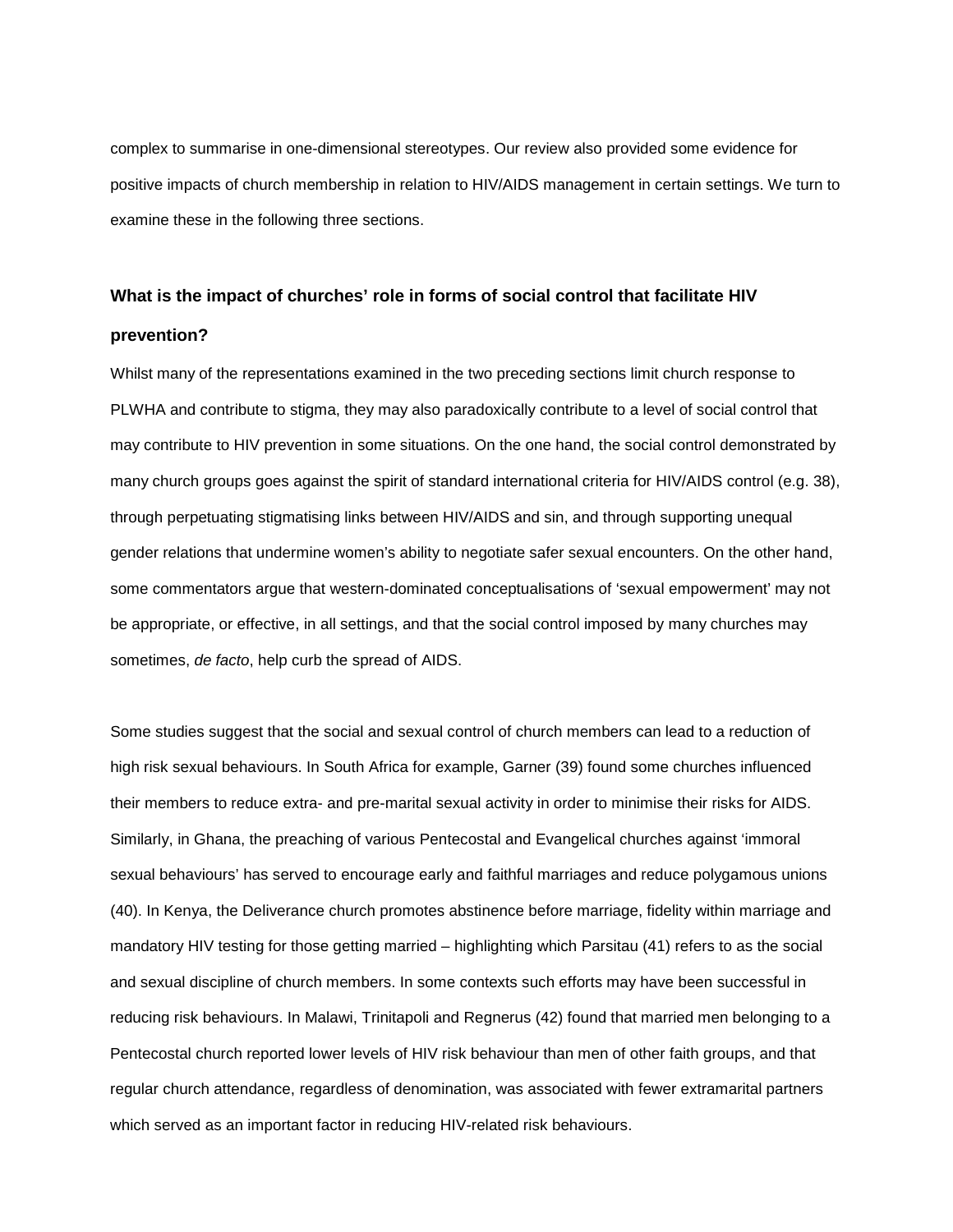However, different church groups have varying levels of influence on members' sexual behaviours (41). In Zimbabwe Gregson, Zhuwau et al. (43) found Spirit-type churches more likely to control members' alcohol consumption and extra-marital affairs than Mission churches. Garner (39), looking at different Christian denominations in South Africa, found that only Pentecostal churches had any significant impact on reducing extra- and pre-marital sex. He identified four key variables to explain this level of social control: indoctrination, religious experience, exclusion and socialisation. The Pentecostal churches had tighter control over members' behaviour, backed up by their authority to expel or exclude those who chose to reject this control (39). Such disciplining was also observed by Trinitapoli (44) in a more recent study in Malawi. However, she found that the monitoring of church members' sexual behaviour was only one effort of several strategies by church leaders to curb the spread of HIV/AIDS. Members of congregations where pastors monitored their sexual behaviour, spoke openly about HIV/AIDS and delivered HIV prevention messages as well as privately encouraging condom use and were most likely to be abstain, be faithful and use condoms (the so-called ABC of HIV prevention).

However, the situation is more complex than this, with some studies suggesting that church discipline can lead to negative HIV risk outcomes. Work in Zambia by Agha, Hutchinson et al. (2006) found little difference in HIV-prevalence levels between religious groups that excommunicate members for engaging in premarital sex and oppose condom use, and those who do not. Young women affiliated with conservative and more controlling groups are more likely to delay sexual initiation but less likely to use condoms during first sex (perhaps due to some church members not viewing themselves at risk, as discussed above) - cancelling out the potential HIV prevention benefits of delayed first sex. These findings are also reflected in a similar Zimbabwean study (44). Overall, the potential for discipline and social control to lead to reduced risk behaviours remains unclear.

# **In what ways can church groups and faith provide support to people living with AIDS?**

Even amidst much evidence for their role in perpetuating stigma and undermining prevention efforts, there is also much evidence for church groupings contributing to the care and support of those infected and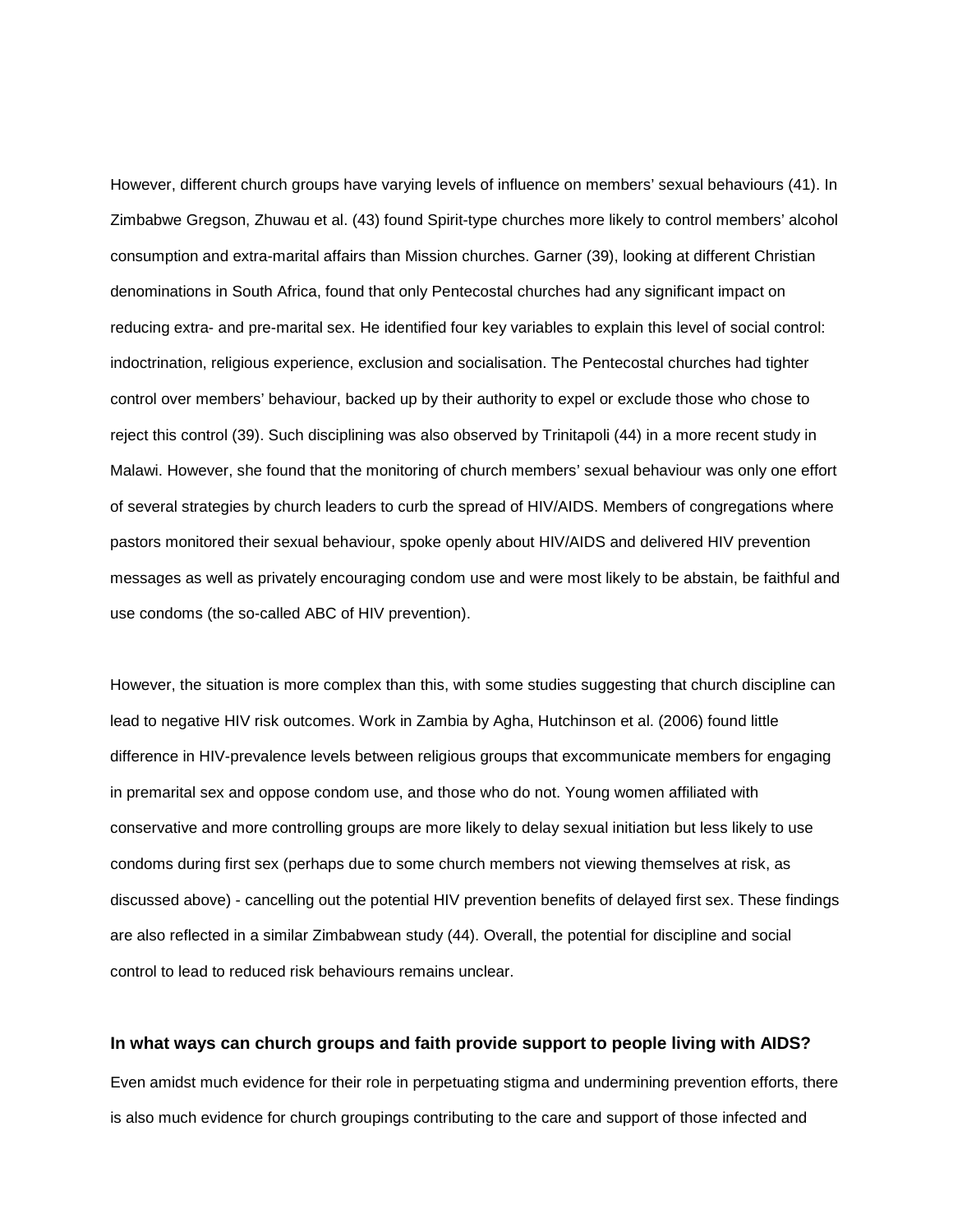affected by HIV/AIDS. According to Becker and Geissler (45) church groups are ideally placed to do this through their commitment to traditional values of solidarity as well as the fact that they are truly community-based. Looking at the Redeemed Christian Church of God in Nigeria, Adogame (46) argues that Pentecostal churches, whose conceptualisation of disease and healing is central to their responses to HIV/AIDS, need to be acknowledged for their efforts to combat the epidemic and provide care and support for those infected. Drawing on qualitative data from Malawi, Trinitapoli (47) found that many church groups in rural Malawi are involved in caring for the sick, sponsoring HIV/AIDS education programs for youth, and emphasizing the care of orphans as a religious responsibility. A study in Botswana observed that – in the context of modernity and changes to traditional values and customs – Christian values may provide a framework that enables poor communities to cope with the care and support of children affected by AIDS (48). Looking at Church members in Ghana, Bazant and Boulay (49) found that the greatest contributing factor to the care and support of PLWHA by church group members was whether respondents had heard their leader publicly speak about HIV/AIDS.

Having said this, Agadjanian and Sen (50) in their study in Mozambique found the involvement of church groups in the provision of assistance to be limited to psychological support and personal care, neglecting many of the material and financial needs of those affected. This probably partly reflects the poverty of many churches and church members, but could also be an indicator of resource-based stigma (namely the belief that PLWHA are not deserving of material support or services). They also found financial constraints and institutional rivalry to be a hindrance to the cooperation of religious organizations in the provision of assistance to PLWHA (ibid.).

The lack of resources, coupled with HIV-related stigma, could perhaps explain why Watt, Maman, et al. (26) in Tanzania found personal faith to be important for PLWHA, with formal church membership having no influence, or a negative influence, on their experiences of living with HIV/AIDS. So whilst formal institutionalised religious spaces might contribute to the stigmatisation of PLWHA, at a personal level PLWHA derived great comfort from their ability to confide in God and have an open relationship with God – a level of social support they were not getting elsewhere. In a Namibian study, Plattner and Meiring (37)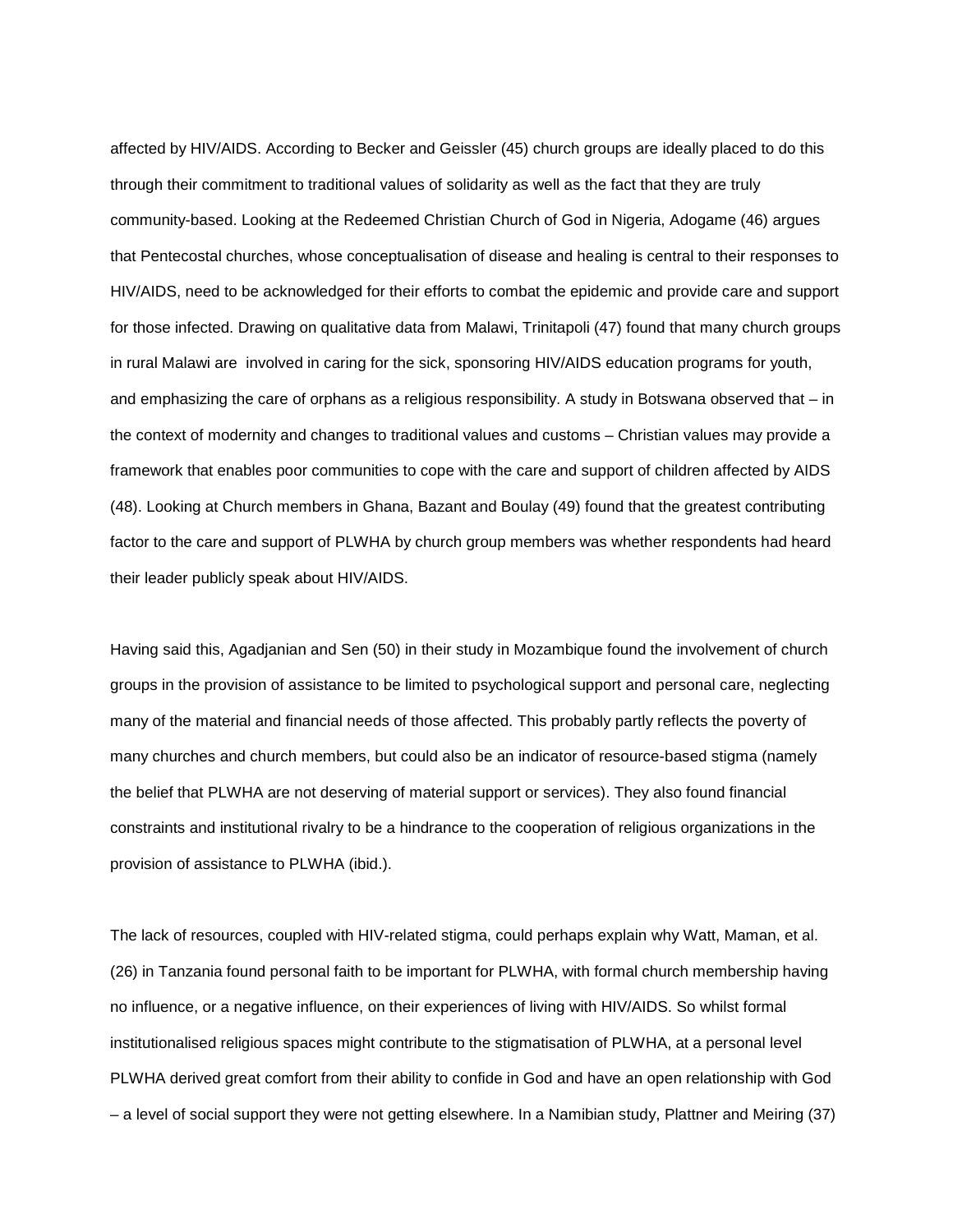found religion to be an important framework used by PLWHA to make sense of their illness and to come to terms with it. The self-blame resulting from the church's teachings even helped some to make sense of their status in a way that increased their sense of control over their predicament. Almost all participants reported that since being diagnosed with HIV/AIDS, religion had become very important to them – giving them a sense of meaning and purpose to life.

The contrasting findings of these studies highlight the complex and often contradictory impacts of social networks and their associated representations. Many church groups have the potential to provide supportive social spaces for PLWHA (51), yet also hold oppressive views of PLWHA. Haddad (52) highlights such contradictions, arguing that despite many positive moves by individual church leaders to get involved in HIV/AIDS management, church groups as a whole are struggling to formulate a coherent theology that enables them to acknowledge and support PLWHA in a loving Christian way, in the context of what they interpret as religiously informed imperatives to condemn the behaviours they believe have led to PLWHA's predicament. In the next section we discuss the movement within some church groups towards the creation of more supportive social spaces even against the background of this complexity and ambiguity.

### **How can church groups create 'supportive social spaces'?**

One of the key drivers of HIV-related stigma is the lack of social spaces to talk about HIV/AIDS and related concerns (5). Although, as already touched on above, many church pastors initially approached the AIDS epidemic with silence and condemnation (52), a study of church leaders in Tanzania highlights that they now include AIDS in their teachings, influencing the attitudes of church members and creating opportunities for social spaces characterised by reflection and compassion (53). Similar observations have been made in some settings in neighbouring Kenya (52) and Uganda (27) where church groups have been reported as open to engaging with HIV/AIDS health education and actively encouraging discussions about the subject of HIV/AIDS with their parishioners. Trinitapoli (47) highlights that in rural Malawi religious leaders discussed HIV/AIDS with their congregations.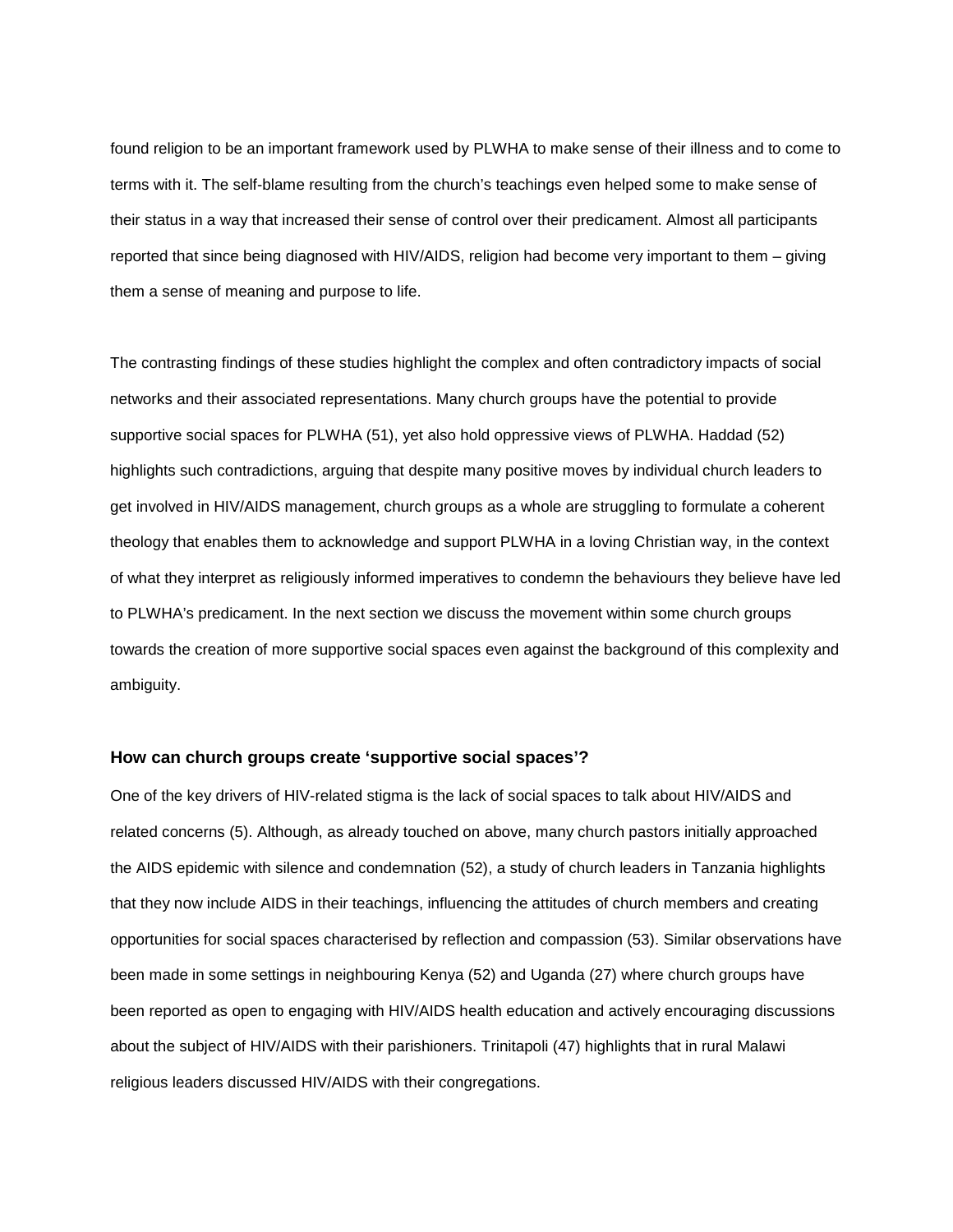In some settings, churches may also provide important spaces for congregants to disclose their HIVpositive status to church leaders. A study in Nairobi, Kenya, by Miller and Rubin (54) found that many people disclosed their HIV-positive status to church pastors. Similar observations have been made in the Republic of Congo where Maman, Cathcart et al. (55) found women to see church leaders as important targets for disclosing their HIV status as well as supporting them through their decisions to disclose their status to others, including their husbands. If church leaders are understanding and accepting of people living with HIV/AIDS, and encourage more people to live positively, this may, as observed in Tanzania, have wider positive impacts. Here it was found that if church members, or people affiliated to a church group, were open about their HIV status, non-disclosed members would find it easier to be open about their HIV status in turn (26).

Studies also highlight how in certain settings church groups have been able to renegotiate understandings of HIV/AIDS in more positive, less morally charged ways that also encourage social action to tackle HIV/ AIDS. Although the Catholic church condemned the use of condoms in 1993, and Protestant churches often condemn premarital sex, a study has found that church groups, youth groups affiliated to churches and religious schools in Kenya have resisted the moral doctrines of church leaders and actively engaged in HIV management and condom distribution programmes – creating important social spaces for the prevention of HIV (56). Similarly, a number of studies have emphasised how the church has allowed people to reconstruct their ideas about HIV/AIDS in a way that is meaningful to them. In the context of HIV/AIDS in Uganda, the concept of 'Salvation' of the Pentecostal church has assumed renewed meanings, encouraging young people to get involved in religious campaigns against AIDS (57). Dilger (58) focusing on a neo-Pentecostal church in Tanzania, shows that in contexts characterised by high levels of HIV/AIDS, poverty and economic insecurity, this church offers practices of healing and social support for those living with HIV/AIDS. It has provided a social space in which new understandings of HIV/AIDS can emerge, after being interpreted through local understandings. It also offers a basis for action, as the church in Dilger's (58) study provided dense networks of economic and social support for all its members.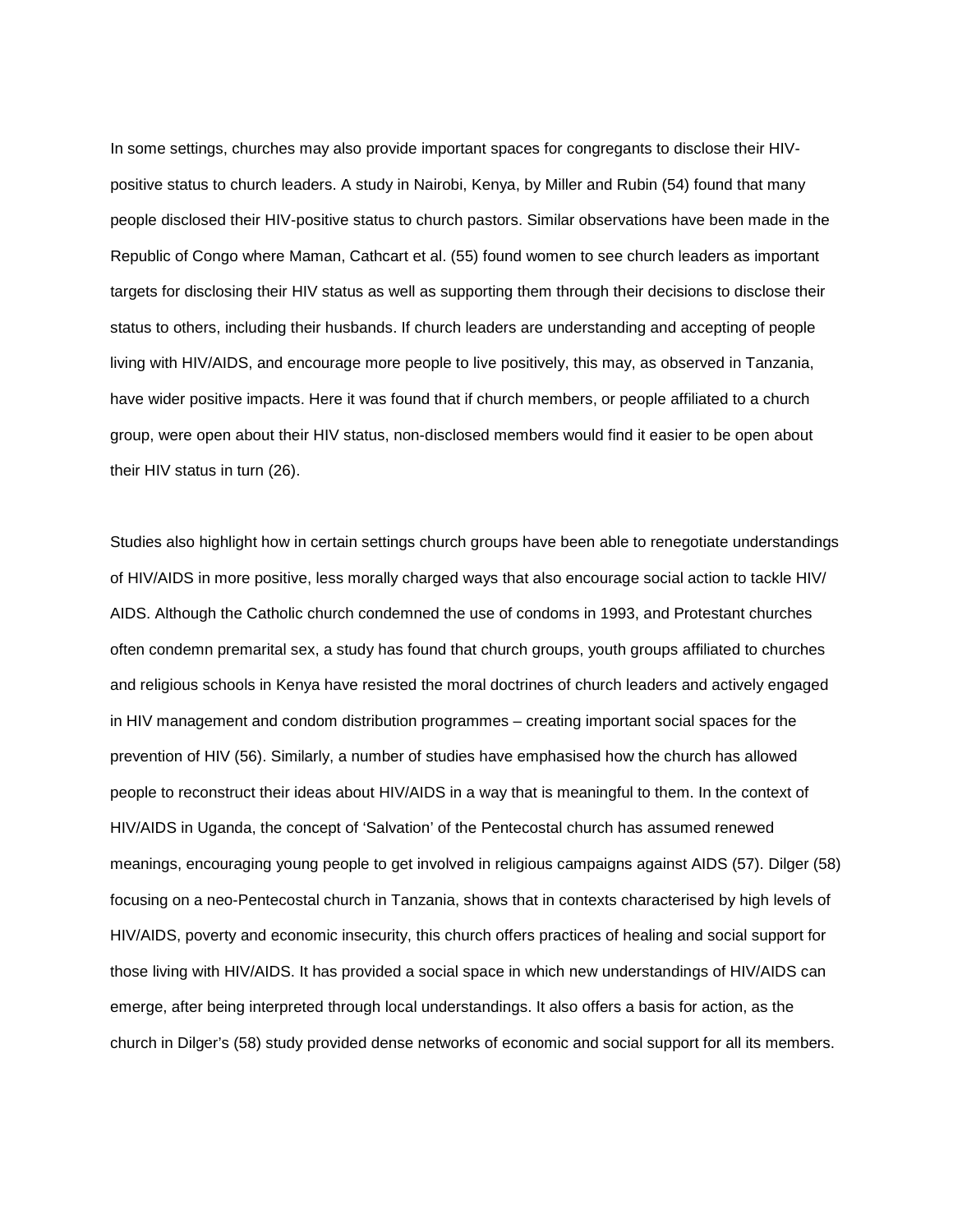In addition the Pentecostal church in Uganda has been observed to provide a social space where sexual behaviour can be renegotiated. Looking at the relationship between materialism and sexual behaviours amongst university students, Sadgrove (59) reports that student members of the Pentecostal church created 'born again' peer groups who sought to abstain from some of the high risk sexual practices found on campus (particularly around transactional sex for material gains). Whilst the groups promoted sexual abstinence and anti-materialist rhetoric, however, broader socio-economic dynamics were found to influence the ways in which theologies were received and acted upon by church members – highlighting the challenge of renegotiating identities and social spaces in economically deprived settings.

We have highlighted a range of studies across Africa that highlight how some church groups have provided social spaces for challenging HIV-related stigma, through enabling open discussion of HIV/AIDS, disclosure of congregants' HIV-positive status and providing the impetus and starting point for social action. However, as will be discussed below, these important studies tend to be descriptive in nature, pointing to outcomes of church efforts, rather than reporting on the processes through which some churches have managed to respond positively to PLWHA. We will argue for the need for more in-depth analysis of the processes through which some, but not other, churches or church leaders have managed to resist dominant stigmatising understandings of HIV/AIDS and those affected by it.

### **What next? What is the potential of church groups in tackling HIV/AIDS-related stigma?**

Before we discuss the potential of church groups in tackling HIV/AIDS-related stigma, a few limitations of this study deserve mention. As already stated, most papers were descriptive and cross-sectional in their design, making it hard for us to say anything about the processes through which some churches and church members have been able to resist, subvert or work creatively with the AIDS-shame-sin representation, or to make space for a more supportive acknowledgement of the humanity and dignity of HIV/AIDS sufferers. We have sought to provide an overall picture of church groups, without seeking to draw more fine-grained distinctions between different religious denominations (e.g. Catholic vs Pentecostal churches) or their contextual locations (e.g. rural vs urban; country-specific features). Furthermore, as with any review, publication bias may have encouraged us to report disproportionately on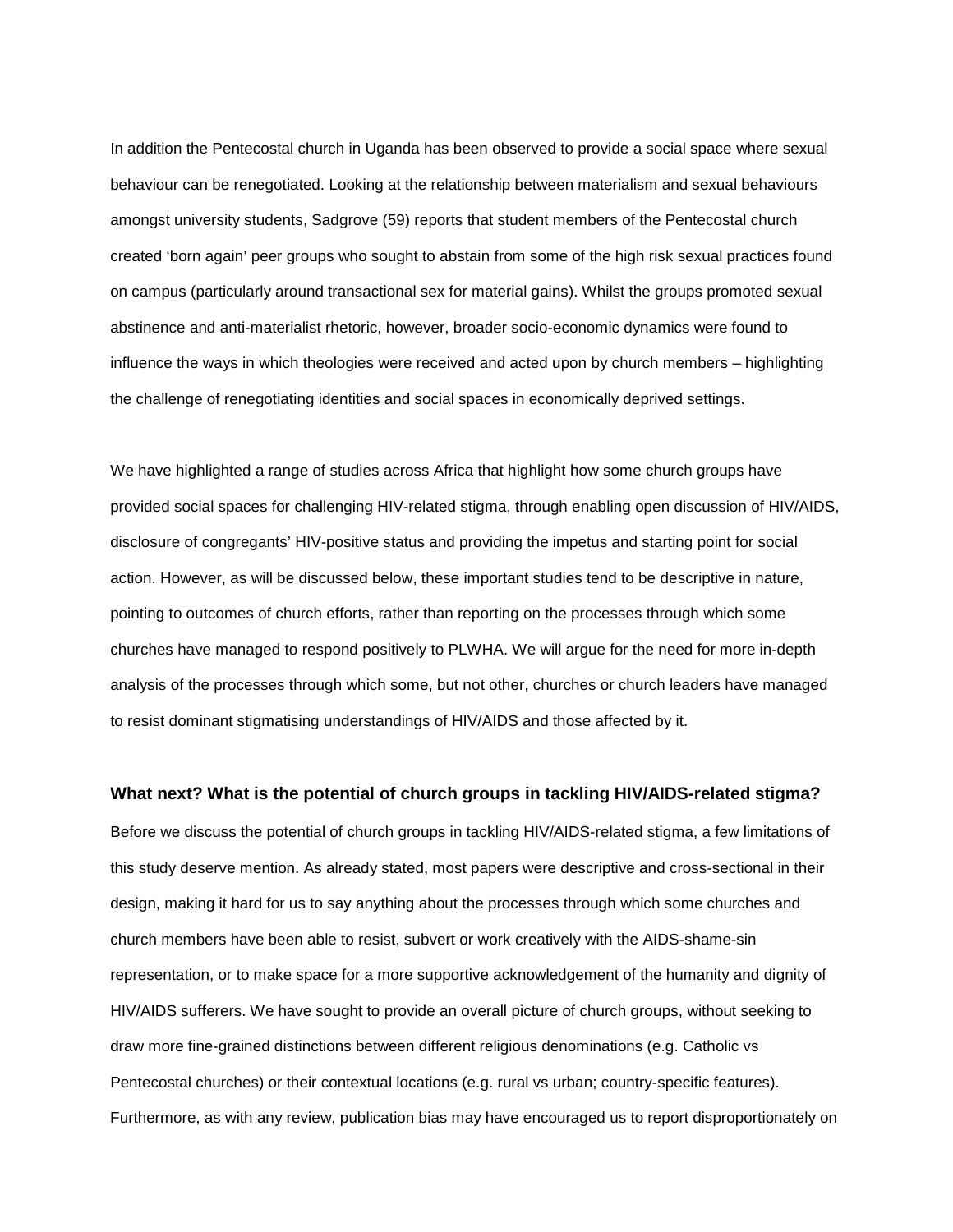churches that have faced problems in building supportive and empowering responses to HIV/AIDS, given that problematic or fraught social situations often come to the attention of researchers more frequently than more successful or harmonious ones.

As we limited ourselves to the peer-reviewed literature, we may have missed out on important findings identified by non-academic frontline health and welfare practitioners which are often published in the nonacademic 'grey' literature. Nevertheless, despite these limitations we believe that our review of the published literature on HIV/AIDS and the church in Africa provides a useful overview of the complex and contradictory role of the church as a whole in perpetuating and challenging HIV-related stigma in Africa. Aside from potentially problematic teachings communicated by churches, there may be other aspects of church existence that deter church groups from contributing effectively to HIV/AIDS management, such as lack of resources for example, which featured in relatively few of our reviewed articles given our interest in representational and symbolic factors rather than on material ones. There is a need to develop wider understandings of the social, economic and political contexts in which churches operate, that goes beyond a focus on the potential impacts of religious teachings on the experiences and behaviours of their congregants and PLWHA in the wider communities in which they are located.

We have focused on the complex and contradictory ways in which HIV/AIDS has been interpreted or anchored in pre-existing frameworks of knowledge and representation in various settings and highlighted the way in which dominant notions of HIV/AIDS have been refracted through conservative approaches to sex, sexuality and morality, often limiting the extent to which church groups can develop as social spaces which challenge HIV-related stigma. We now turn to reflect on the implications of our findings in the light of the dimensions of an AIDS-competent community, outlined in our conceptual framework section above.

The possibility that church groups might emerge as *spaces for dialogue and critical thinking* about HIV/AIDS is severely curtailed by their anchoring of the condition in representations of immorality and sin, often rendering HIV/AIDS almost literally 'unspeakable' in ways that are not associated with blame and shame. Where church leaders have managed to develop a language to talk about HIV/AIDS openly, there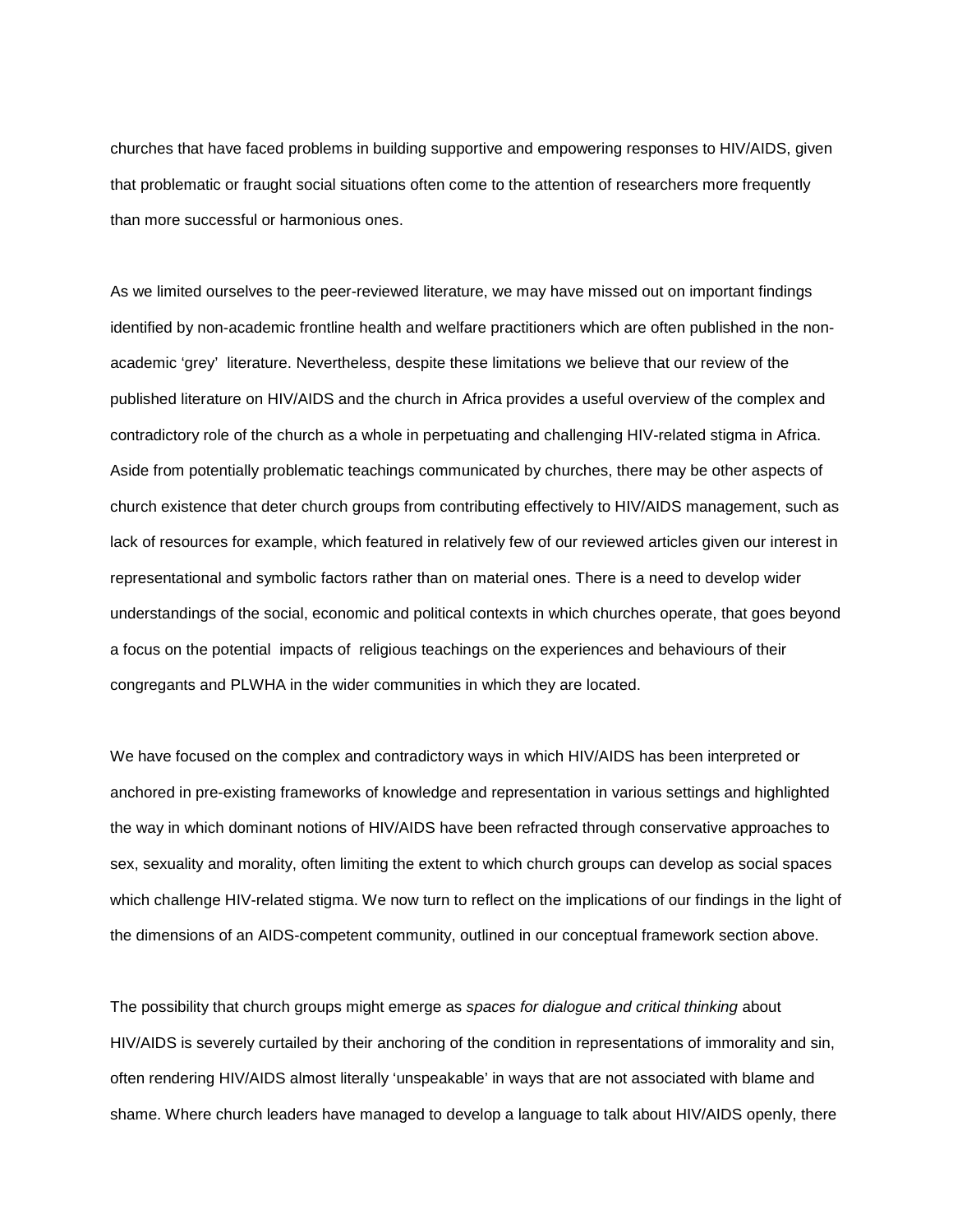is some evidence of the positive effect that this can have in challenging HIV-related stigma. This negative framing of HIV/AIDS also serves to discourage critical thinking and dialogue regarding the social roots of HIV/AIDS and HIV-related behaviour (in social conditions such as poverty, gender and/or migrant labour in various contexts). The church's reinforcement of gender hierarchies is closely linked to the policing of young people's and women's sexuality and, as has been argued elsewhere (4), in such contexts HIVrelated stigma serves as a symbolic punishment for those who have failed to respect socially prescribed notions of morality. Thus, the potential for church groups to emerge as social spaces for dialogue and critical thinking are severely curtailed in ways that actually often make the perpetuation of HIV-related stigma more likely.

Church groups also offer the potential to provide *spaces to identify group strengths* available for responding to HIV/AIDS, another key feature of an AIDS competent community. Our review highlights the extent to which the church's more general representation of its role in the provision of care and support for the sick potentially provides a vital tool to frame supportive attitudes to the sick and dying. Yet the extent to which church groups can make use of this representation as a framework for responding compassionately and lovingly to people with HIV/AIDS remains limited. Alongside widespread poverty amongst many church groups, which limits the resources available to support the sick, this additional symbolic constraint on church involvement limits its potential role in the struggle against HIV/AIDS.

Our review also suggests that the capacity for church groups to serve as spaces for the emergence of an enhanced sense of *community ownership of HIV/AIDS management*, is limited. Framing HIV/AIDS as a problem of 'sinners', locates those affected outside of the boundaries of 'moral, respectable and wellbehaved congregants' which forms such an important part of the self-presentation strategies and social identities of so many church members. In such a context, PLWHA become the symbolic 'other' (60), against whom church members most explicitly seek to define themselves. This is particularly the case in relation to many churches' extremely negative representations of non-heterosexual relationships and sex outside of marriage.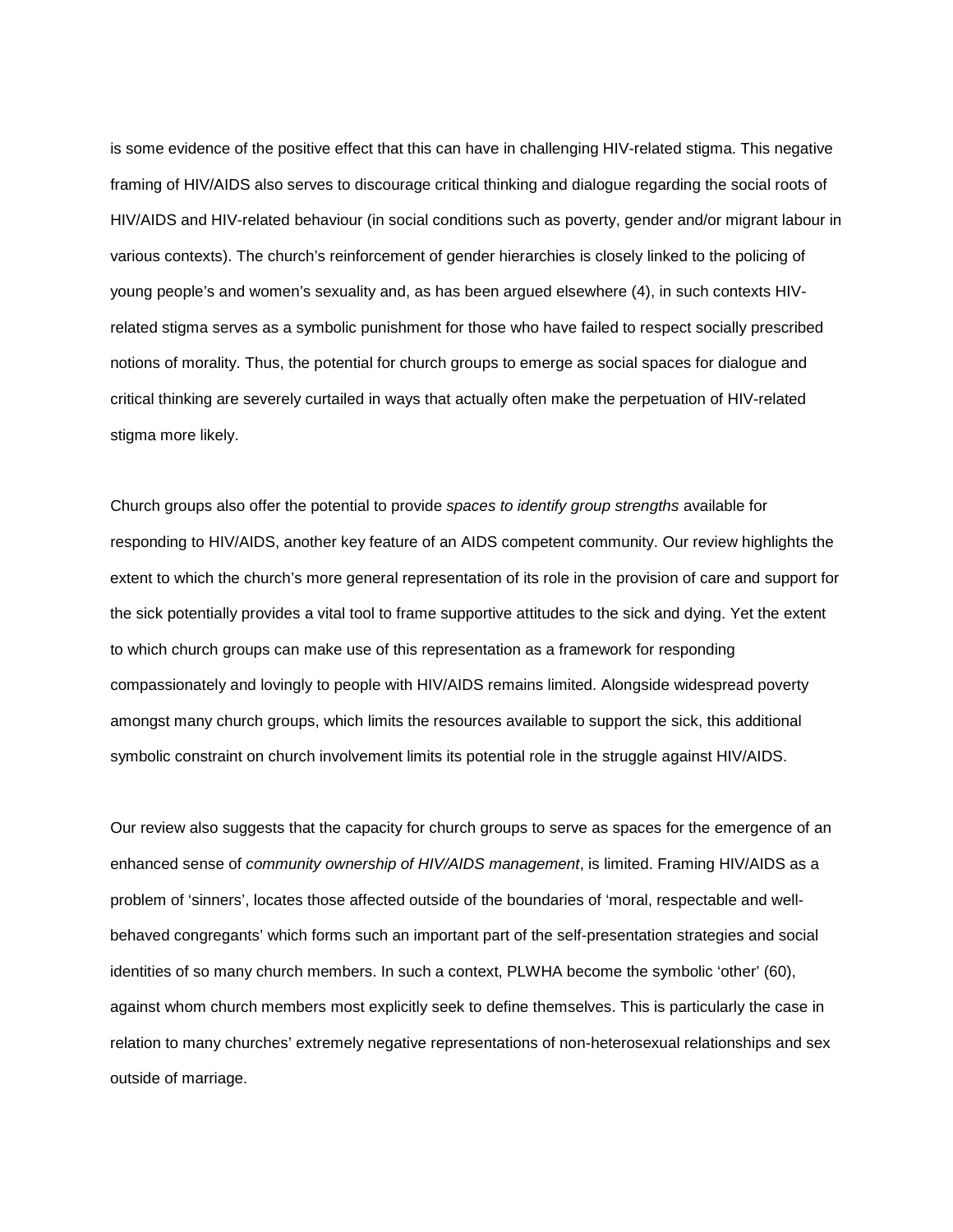Finally the literature on church responses to HIV/AIDS provides relatively little evidence for the forging of *church links with potential support agencies outside of the church community* in developing or strengthening such responses. With notable exceptions, in many cases churches are not optimally integrated in wider community or regional prevention or care activities. Given that many African communities and church groups operate in contexts of various forms of poverty and social marginalisation, links to outside agencies with the material and political power to support the development of effective responses to tackling HIV/AIDS and stigma remains very important.

We conclude by echoing Haddad's (2) argument that there is a strong need for churches to develop new theologies – systems of representation and understanding that can assist church leaders in developing a more explicit and confident role for the church to play in supporting people with HIV/AIDS. Such theologies could, for example, challenge stigma through emphasising those aspects of the Christian message that potentially advocate the forgiveness of sinners; the empowerment of women; a compassionate understanding of the impacts of poverty and other social inequalities on behaviour; and recognition of the inherent dignity of all human beings. While there may be resistance to such a move in some church circles, our review has highlighted evidence that some churches have been able to transform their values and attitudes to provide non-stigmatising care and support for people affected by HIV/AIDS. Furthermore some religious leaders and scholars have explicitly argued that churches should not only contribute to care and treatment (e.g. 61), but also explicitly examine the role they can play in combating HIV/AIDS-related stigma, opening up further spaces for the development of less stigmatising responses.

### **Future research directions**

There is a pressing need for two forms of research to further actionable understandings in this area. The first relates to the need for more detailed naturalistic case studies of the processes through which some churches, but not others, have organically developed creative and non-stigmatising responses to the challenges of HIV/AIDS. Our interest in naturalistic case studies of organic community responses to HIV/AIDS is driven by our belief that indigenous and bottom up responses developed by local groupings themselves are often more likely to be more feasible and sustainable vehicles of social change than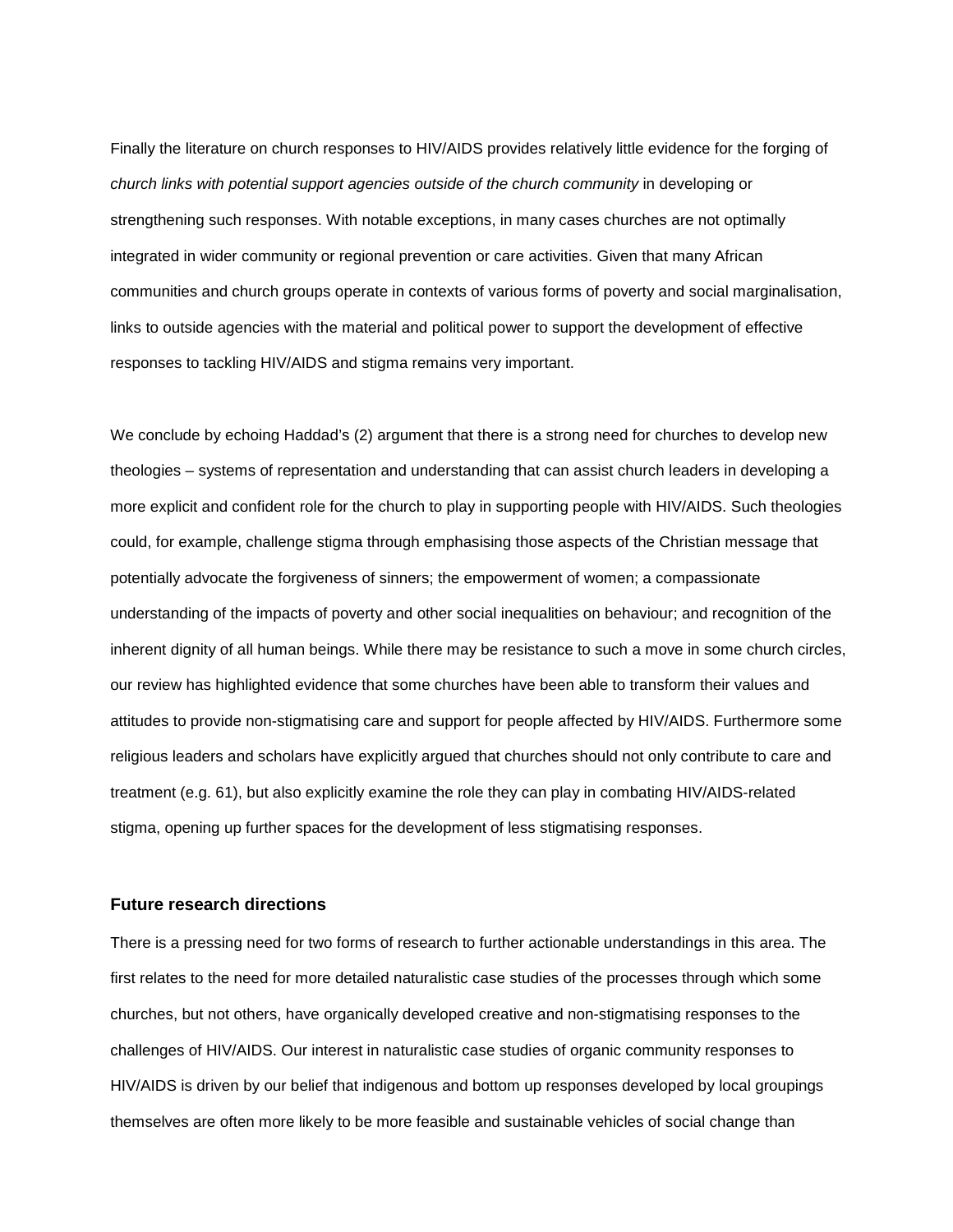actions imposed on communities by outside professionals and experts (e.g. NGOs, health promotion bodies, overseas development agencies and so on). Where possible, research should be longitudinal, tracking changes in church understandings and responses to HIV/AIDS over time in order to understand the processes through which stigmatising representations are reproduced or transformed in response to wider social changes – such as the growing availability of antiretroviral treatment in many settings, or progressive or conservative developments in international church doctrines, for example.

Such studies need to be explanatory rather than descriptive in nature, underpinned by a theory of change, which identifies the processes through which negative social representations of HIV/AIDS, and those affected by it, are sometimes resisted and transformed in a ways that lead to greater 'AIDS competence' by church groups (21, 22). We have sought to provide a starting point for such a theory of change in our own work on stigma reduction (5, 62). Here we draw on Paulo Freire's (63-65) accounts of the role that participatory dialogue and critical thinking can play in creating social spaces in which community groups (in this case church groups) can work to identify, challenge and reformulate disempowering social representations (66, 67). We also emphasise the important role of supportive alliances between and across the social and health sectors (including faith-based organisations, the NGO sector, the HIV/AIDS sector and so on) in enabling community groups to translate new representations of social problems into feasible and locally appropriate action strategies through which church groups might best support people living with HIV/AIDS.

The most useful lessons come from documenting organic changes rather than externally imposed ones. However, growing attention is being paid to the role externally generated approaches such as 'action research' (68) or 'community-based participatory research' (69) can play in can play in opening opportunities for marginalised communities to debate ways in which their existing social representations may perpetuate stigma and social exclusion, and undermine the likelihood of positive community action. Such debates open the potential for developing new and more empowering understandings of HIV/AIDS and how to tackle it (70). One particularly promising approach is Photovoice (71-74), where community members engage in facilitated discussions of photographs they themselves have taken, and which ideally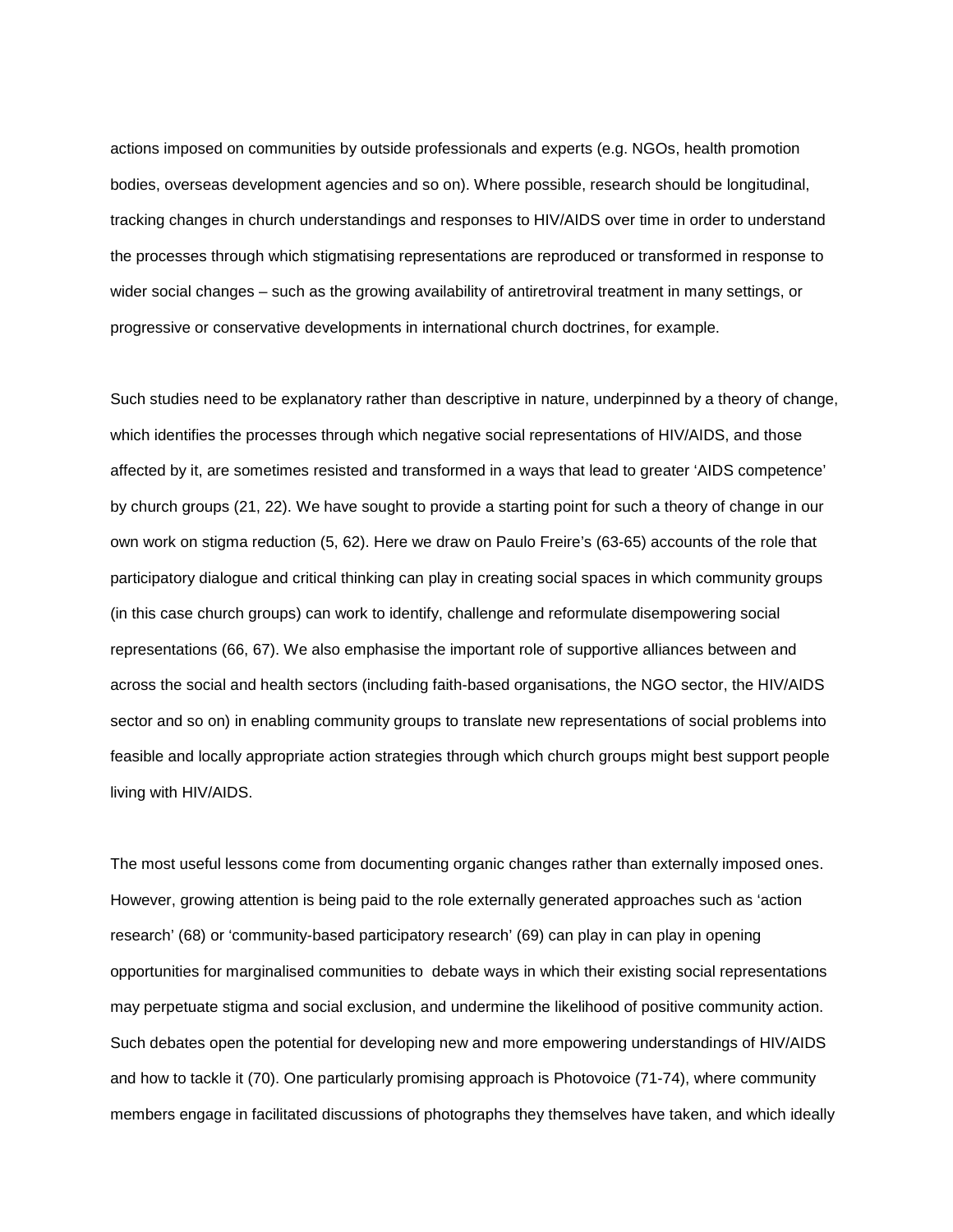serves as a springboard for positive social action in favour of socially excluded groups. We are currently engaged in an action research study using another such approach, that of 'community conversations' (75, 76), with church groups in rural Zimbabwe. Our Zimbabwean study explores the potential for community conversations to provide opportunities for church members to renegotiate existing social identities (often based on the 'othering' of those affected by HIV/AIDS), generating less harmful understandings of the problem, a greater sense of individual and group ownership of HIV/AIDS-related problems as well as a sense of responsibility for tackling them, an enhanced sense of solidarity in addressing this challenge, and mobilising greater stocks of supportive social capital for doing so – all with the intention of building greater

AIDS competence in churches.

### **References**

1. Walker M. The new demography of the 21st century: part 1 - the birthrate surprise. Strategy and Leadership. 2008;36(6):42-8.

2. Haddad B. Reflections on the church and HIV/AIDS: South Africa. Theology Today. 2005;62(1):29-37.

3. Haddad B. "We Pray but we Cannot Heal": Theological Challenges Posed by the HIV/AIDS Crisis. Journal of Theology for Southern Africa. 2006;125:80-90.

4. Campbell C, Foulis C, Maimane S, Sibiya Z. "I have an evil child in my house": Stigma and HIV/AIDS management in a South African community. American Journal of Public Health. 2005;95:808-15.

5. Campbell C, Nair Y, Maimane S, Nicholson J. 'Dying Twice' - a Multi-level Model of the Roots of AIDS Stigma in Two South African Communities. Journal of Health Psychology. 2007;12(3):403-16.

6. Deacon H, Stephney I, Prosalendis S. Understanding HIV/AIDS stigma : a theoretical and methodological analysis. Cape Town, South Africa Chicago, IL: HSRC Press; 2005.

7. Wouters E, Van Damme W, Van Loon F, Van Rensburg D, Meulemans H. Public-sector ART in the Free State Province, South Africa: community support as an important determinant of outcome. Social Science & Medicine. 2009;69(8):1177-85.

8. Campbell C, Gibbs A, Maimane S, Nair Y, Sibiya Z. Youth participation in the fight against AIDS in South Africa: from policy to practice Journal of Youth Studies. 2009;12(1):93- 109.

9. Low-Beer D, Stoneburner R. AIDS communications through social networks: catalyst for behaviour changes in Uganda. African Journal of AIDS Research. 2004;3(1):1-13.

10. Epstein H. The invisible cure : why we are losing the fight against AIDS in Africa. 1st Picador ed. New York: Picador/Farrar, Straus and Giroux; 2008.

11. Barnett T, Whiteside A. AIDS in the twenty-first century : disease and globalization. 2nd ed. Basingstoke ; New York: Palgrave Macmillan; 2006.

12. Camlin C, Snow R. Parental investment, club membership, and youth sexual risk behavior in Cape Town. Health Education & Behaviour. 2008;35(4):522-40.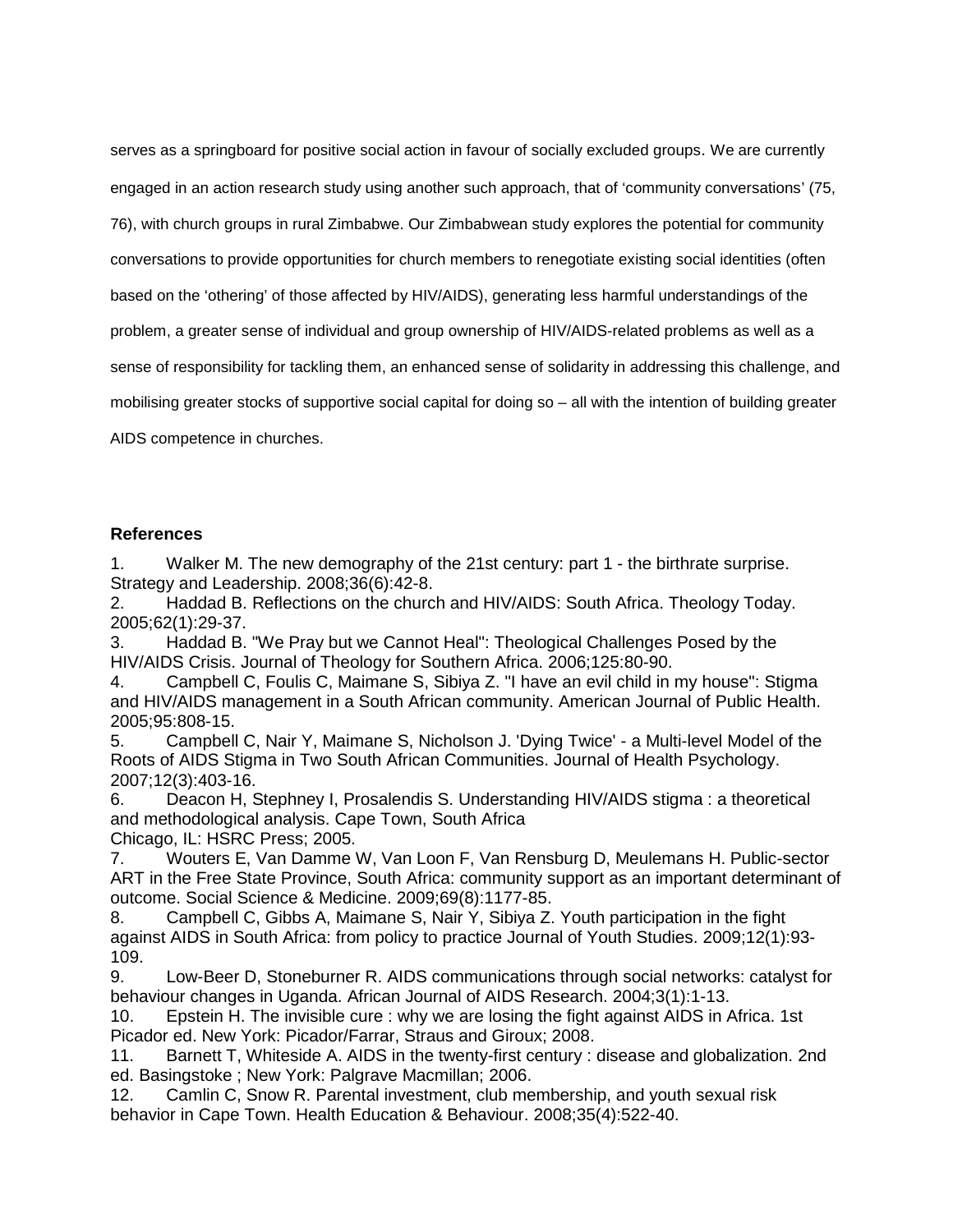13. Campbell C, Williams B, Gilgen D. Is social capital a useful conceptual tool for exploring community level influences on HIV infection? An exploratory case study from South Africa. AIDS Care: Psychological and Socio-medical Aspects of AIDS/HIV. 2002;14(1):41 - 54.<br>14. Gregson S. Terceira N. Mushati P. Nyamukapa C. Campbell C. Communit

14. Gregson S, Terceira N, Mushati P, Nyamukapa C, Campbell C. Community group participation: Can it help young women to avoid HIV? An exploratory study of social capital and school education in rural Zimbabwe. Social Science & Medicine. 2004;58(11):2119-32.

15. Chiu J, Grobbelaar J, Sikkema K, Vandormael A, Bomela N, Kershaw T. HIV-related Stigma and Social Capital in South Africa. AIDS Education & Prevention. 2008;20(6):519-30. 16. Agadjanian V. Religion, social milieu, and contraceptive revolutions. Population Studies. 2001;55:135-48.

17. Buttimer A. Social Space in Interdisciplinary Perspective. American Geographical Society. 1969;59(3):417-26.

18. Latane B, Liu J. The Intersubjective geometry of social space. Journal of Communication. 1996;46(4):26-34.

19. Liu J, Sibley C. Attitudes and behaviour in social space: Public good interventions based on shared representations and environmental influences. Journal of Environmental Psychology.

2004;24:373-84. 20. Campbell C, Nair Y, Maimane S. Building contexts that support effective community responses to HIV/AIDS: a South African case study. American Journal of Community Psychology. 2007;39(3-4):347-63.

21. Nhamo M, Campbell C, Gregson S. Contextual determinants of HIV prevention programme outcomes: obstacles to local-level AIDS competence in Rural Zimbabwe. AIDS Care. in press.<br>22. C

22. Campbell C, Nair Y, Maimane S, Gibbs A. Strengthening community responses to AIDS: possibilities and challenges. In: Rohleder P, Swartz L, Kalichman S, editors. HIV/AIDS in South Africa 25 years on. London: Springer; 2009.

23. The Cartography of HIV and AIDS, Religion and Theology - A partially Annotated Bibliography [database on the Internet]. The Collaborative for HIV and AIDS, Religion and Theology, University of KwaZulu-Natal. 2009 [cited.

24. Moscovici S. Social representations: Explorations in social psychology. New York: New York University Press; 2000.

25. Zou J, Yamanaka Y, John M, Watt M, Ostermann J, Thielman N. Religion and HIV in Tanzania: influence of religious beliefs on HIV stigma, disclosure, and treatment attitudes. BMC Public Health. 2009;9(1):75.

26. Watt M, Maman S, Jacobson M, Laiser J, John M. Missed Opportunities for Religious Organizations to Support People Living with HIV/AIDS: Findings from Tanzania. Aids Patient Care and Stds. 2009;23(5):389-94.

27. Otolok-Tanga E, Atuyambe L, Murphy C, Ringheim K, Woldehanna S. Examining in the actions of faith-based organizations and their influence on HIV/AIDS-related stigma: A case study of Uganda. African Health Sciences. 2007;7(1):55-60.

28. Pfeiffer J. Condom social marketing, pentecostalism, and structural adjustment in Mozambique: A clash of AIDS prevention messages. Medical Anthropology Quarterly. 2004;18(1):77-103.

29. Marshall M, Taylor N. Tackling HIV and AIDS with faith-based communities: learning from attitudes on gender relations and sexual rights within local evangelical churches in Burkina Faso, Zimbabwe, and South Africa Gender and Development 2006;14(3):363-74.

30. Lagarde E, Enel C, Seck K, Gueye-Ndiaye A, Piau JP, Pison G, et al. Religion and protective behaviours towards AIDS in rural Senegal. AIDS. 2000;14:2027 - 33.

31. Agha S, Hutchinson P, Kusanthan T. The effects of religious affiliation on sexual initiation and condom use in Zambia. Journal of Adolescent Health. 2006;38(5):550-5.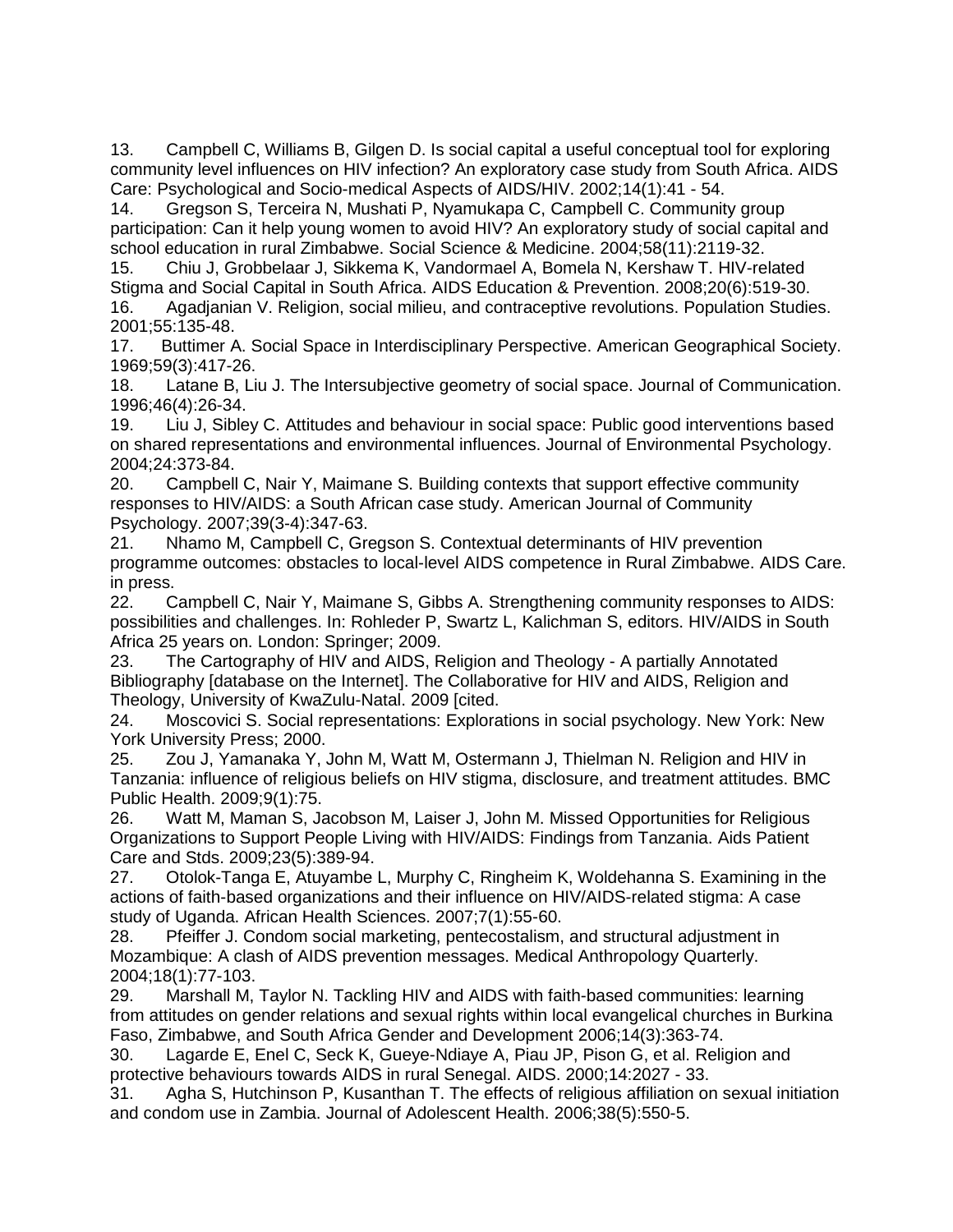32. Smith D. Youth, sin and sex in Nigeria: Christianity and HIV/AIDS-related beliefs and behaviour among rural-urban migrants. Culture, Health & Sexuality. 2004;6(5):425-37.

33. Santmyire A, Jamison M. Educating African pastors on mother-to-child transmission of HIV/AIDS. Journal of Nursing Scholarship. 2006;38(4):p. 321.

34. Agadjanian V. Gender, religious involvement, and HIV/AIDS prevention in Mozambique. Soc Sci Med. 2005;61:1529 - 39.

35. Takyi B. Religion and women's health in Ghana: insights into HIV/AIDs preventive and protective behavior. Social Science & Medicine. 2003;56(6):1221-34.

36. Allman D, Adebajo S, Myers T, Odumuye O, Ogunsola S. Challenges for the sexual health and social acceptance of men who have sex with men in Nigeria. Culture, Health & Sexuality. 2007;9(2):153-68.

37. Plattner I, Meiring N. Living with HIV: The psychological relevance of meaning making AIDS Care. 2006;18(3):241-5.

38. UNAIDS. Operational plan for UNAIDS Action Framework: Addressing Women, Girls, Gender Equality and HIV. Geneva: UNAIDS; 2009.

39. Garner RC. Safe sects? Dynamic religion and AIDS in South Africa. J Mod Afr Stud. 2000;38:41 - 69.

40. Addai I. Religious affiliation and the sexual initiation among Ghanaian women. Review of Religious Research. 2000;41:328-43.

41. Parsitau D. Keep Holy Distance and Abstain till He Comes: Interrogating a Pentecostal Church's Engagements with HIV/AIDS and the Youth in Kenya. Africa Today. 2009;56(1):45-64.

42. Trinitapoli J, Regnerus M. Religion and HIV risk behaviors among married men: Initial results from a study in rural sub-Saharan Africa. Journal for the scientific study of religion. 2006;45(4):505-28.

43. Gregson S, Zhuwau T, Anderson R, Chandiwana S. Apostles and Zionists: The influence of religion on demographic change in rural Zimbabwe. Population Studies. 1999;53(2):179-93. 44. Trinitapoli J. Religious teachings and influences on the ABCs of HIV prevention in Malawi. Social Science & Medicine. 2009;69(2):199-209.

45. Becker F, Geissler W. Searching for Pathways in a Landscape of Death: Religion and AIDS in East Africa. Journal of Religion in Africa. 2007;37(1):1-15.

46. Adogame A. HIV/AIDS Support and African Pentecostalism The Case of the Redeemed Christian Church of God (RCCG). Journal of Health Psychology. 2007;12(3):475-84.

47. Trinitapoli J. Religious responses to aids in sub-Saharan Africa: An examination of religious congregations in rural Malawi. Review of Religious Research. 2006;47(3):253-70. 48. Dahl B. The "Failures of Culture": Christianity, Kinship, and Moral Discourses about

Orphans during Botswana's AIDS Crisis. Africa Today. 2009;56(1):23-43.

49. Bazant E, Boulay M. Factors Associated with Religious Congregation Members' Support to People Living with HIV/AIDS in Kumasi, Ghana AIDS and Behaviour. 2007;11(6):936-45.

50. Agadjanian V, Sen S. Promises and challenges of faith-based AIDS care and support in Mozambique. American Journal of Public Health. 2007;97:362-6.

51. Haddad B. Surviving the HIV and AIDS Epidemic in South Africa: Women Living and Dying, Theologising and Being Theologised. Journal of Theology for Southern Africa. 2008;131:47-57.

52. Black B. HIV/AIDS and the Church: Kenyan religious leaders become partners in prevention. AIDScaptions. 1997;4(1):23-6.

53. Hartwig K, Kissioki S, Hartwig C. Church leaders confront HIV/AIDS and stigma: A case study from Tanzania. Journal of Community and Applied Social Psychology. 2006.

54. Miller A, Rubin D. Factors leading to self-disclosure of a positive HIV diagnosis in Nairobi, Kenya: People living with HIV/AIDS in the sub-Sahara. Qualitative Health Research. 2007;17(5):586-98.